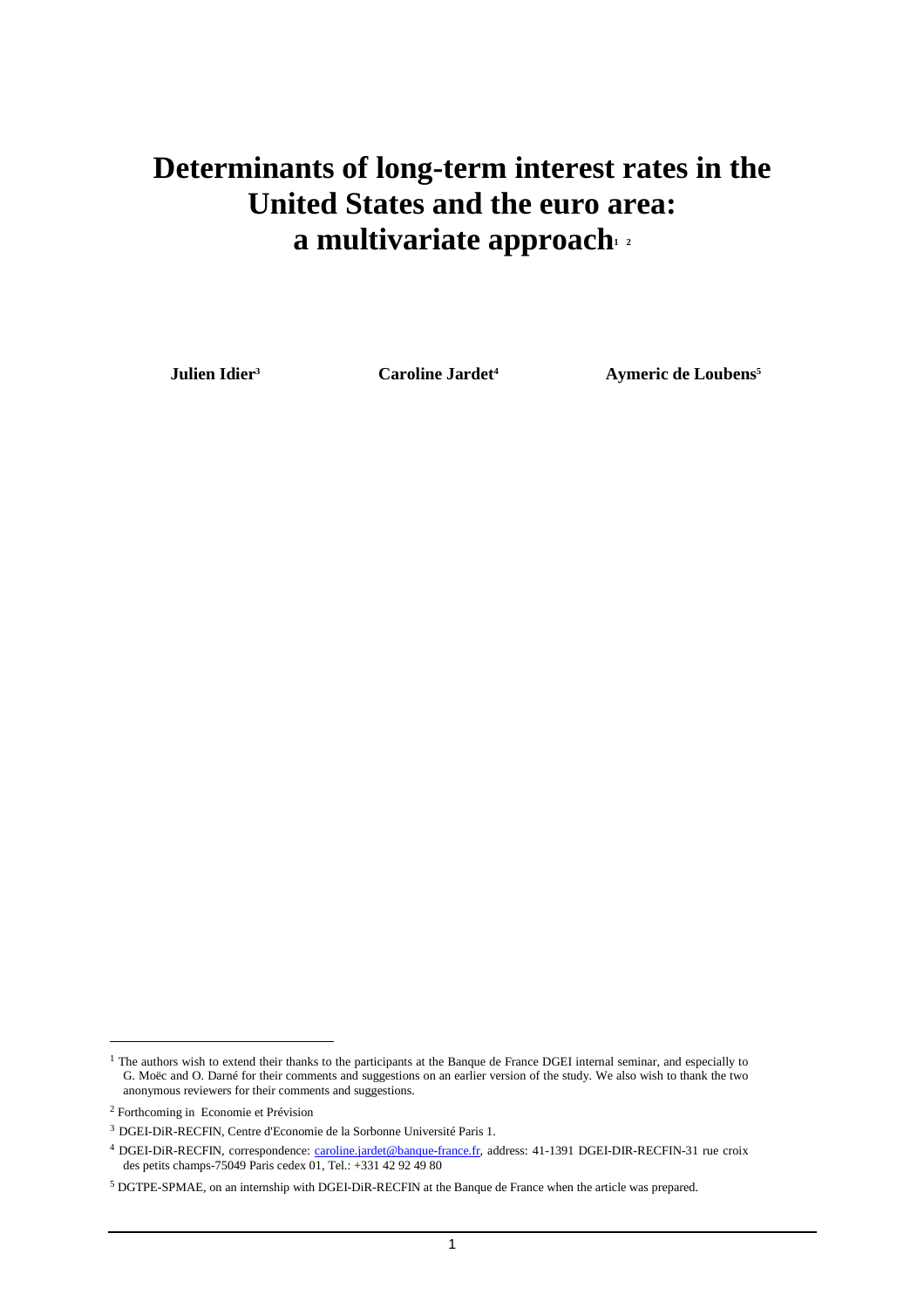#### *Résumé*

Cet article présente un examen des facteurs expliquant le niveau des taux à long terme américain et européen entre 1986 et 2005. Dans un premier temps, les déterminants structurels des taux à long terme sont sélectionnés, en traitant d'abord séparément les cas américain et européen. Cependant le cadre univarié ne rend pas compte de l'intégration des marchés et présente certaines limites statistiques. Le passage au multivarié montre un effet d'entraînement du taux à long terme américain sur le taux à long terme de la zone euro, sans réciprocité. Ce modèle nous permet alors d'établir une chronologie des évènements influençant le niveau des taux longs américain et européen. Ainsi, l'éclatement de la bulle Internet, les achats des non-résidents officiels et privés ainsi que l'expansion de la « liquidité mondiale » auraient exercé une pression à la baisse sur le taux long américain et indirectement sur le taux long de la zone euro.

Mot-clefs : Taux d'intérêt à long terme, Conundrum, modèles multivariés. Codes JEL : E43 C32

#### *Abstract*

This article looks at the factors explaining the level of US and European long-term interest rates between 1986 and 2005. We begin by selecting the structural determinants of long-term interest rates, dealing with the US and European cases separately. However, a univariate framework cannot capture market integration and suffers from a number of statistical limitations. Switching to a multivariate setting reveals spillover from US to euro area long-term yields, with no reciprocal effect. The model allows us to draw up a timeline of events affecting the level of US and European long-term interest rates. Accordingly, the bursting of the internet bubble, purchases by foreign agents, both official and private, and the increase in global liquidity all seemingly exerted downward pressure on US long-term interest rates and, indirectly, on euro area long rates.

Keywords: long term interest rates, Conundrum, multivariate model. JEL Codes: E43 C32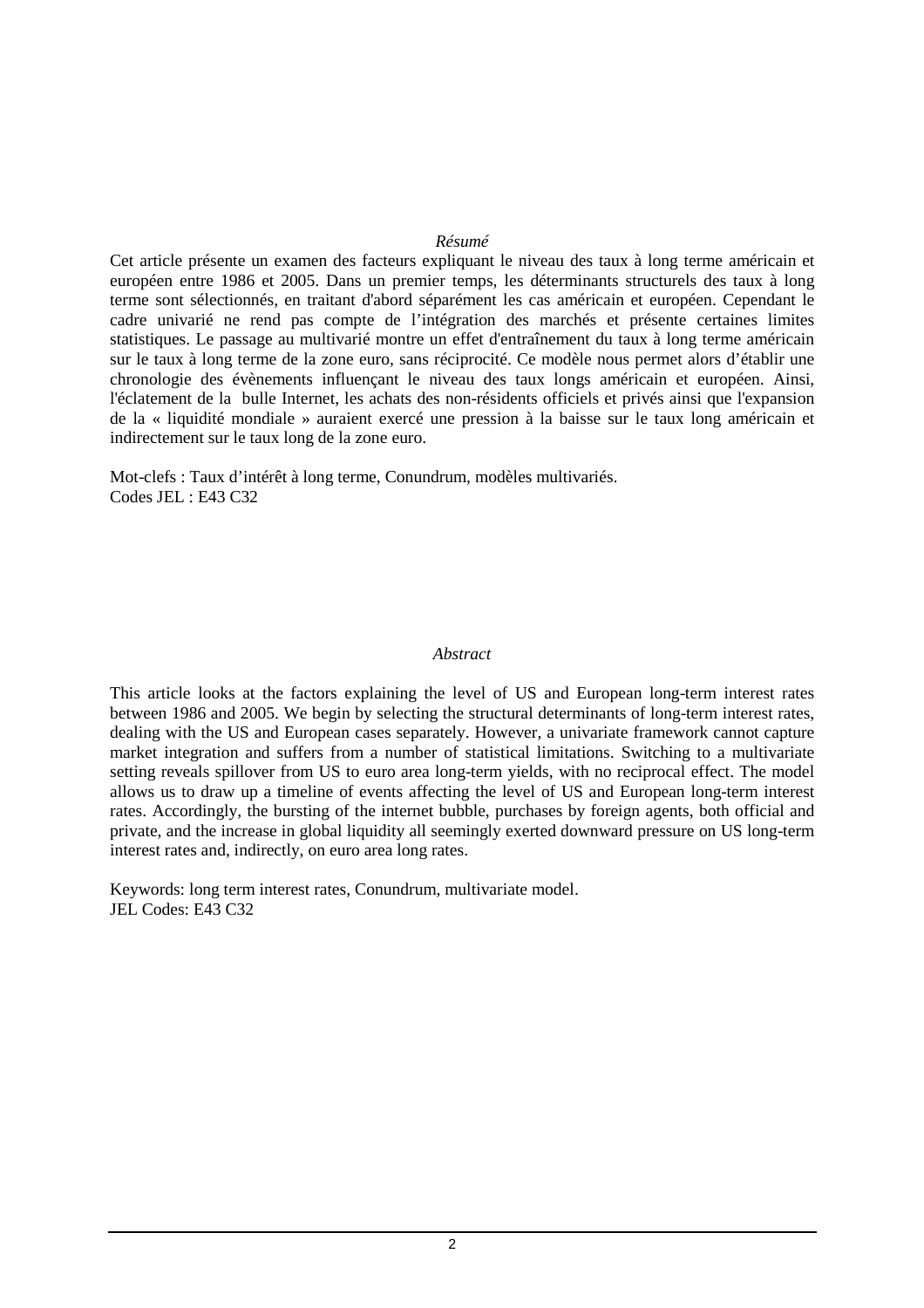### *Résumé non technique:*

 Cet article examine les facteurs d'influence des taux d'intérêt de long terme américain et européen entre 1986 et 2005. Ces taux présentent une tendance à la baisse durant les quinze dernières années. Ceci peut être expliqué par des fondamentaux traditionnels tels que la baisse de la volatilité macroéconomique, des anticipations de basse inflation, ou une transparence accrue des politiques monétaires.

Néanmoins, les taux d'intérêt de long terme présentent une dynamique récente surprenante aux Etats-Unis et en zone euro, pour différentes raisons, à la vue de leurs déterminants traditionnels. En particulier, aux Etats-Unis, les taux d'intérêt de long terme sont restés constants autours de 4% en dépit d'un élargissement des déficits publics depuis 2002, d'un resserrement de la politique monétaire débutée mi-2004, l'amélioration des perspectives de croissance sur cette période. En zone euro, la tendance baissière des taux de long terme est moins surprenante qu'aux Etats-Unis. Entre Juin 2003 et Novembre 2005, la Banque Centrale Européenne (BCE) a gardé son taux directeur à 2%, avec une croissance du PIB entre 2% et 3.5%. Cependant, La concomitance d'évolution à tendance baissière suggère la prise en considération d'une possible transmission du bas niveau des taux d'intérêt des Etats-Unis vers la zone euro.

Ce papier présente trois objectifs. Tout d'abord, le taux américains ne peut être ex ante considéré comme un taux leader. La zone euro et ses huit années de fonctionnement nécessite un cadre économétrique plus approprié qui ne considère pas ce leadership comme un élément donné.

Deuxièmement, la situation de *conundrum* rend l'exercice délicat. Etudier la dynamique du taux d'intérêt de long terme de la zone euro donne des résultats biaisés vu que l'on considère le bas niveau des taux américains comme influençant. Dans le cadre d'un *Vector Error Correction Mechanism* (VECM), incorporant les taux d'intérêt et certains fondamentaux, on examine le lien entre les taux d'équilibre de la zone euro et des Etats-Unis.

Finalement, dans ce cadre VECM nous testons l'impact de facteurs qui pourraient expliquer ce *conundrum* : achats de titres américains, excès de liquidité global, dynamique des marchés boursiers.

La séquence chronologique des événements laisse apparaître les effets des excès de la liquidité sur les taux d'intérêt de long terme américain plus fortement entre 2000 et 2003, puis au début de l'année 2005. L'impact de la demande étrangère de titres américains est la plus forte fin 2003. Les effets des réallocations de portefeuille sur le taux à long terme américains sont importants entre 2001 et 2003. De plus, l'intégration des marchés considérée dans le model montre que le taux d'intérêt de long terme de la zone euro est fortement influencé par le taux américain, et indirectement impacté par ces nouveaux facteurs, mais dans une moindre mesure.

### *Non technical summary:*

 This article looks at the factors explaining the level of US and European long-term interest rates between 1986 and 2005. These rates have trended downward during the last fifteen years. Traditional explanations may have been advanced to justify such a trend: decline in macroeconomic volatility, low inflation expectation, transparency in monetary policy.

However, long-term yields have behaved puzzlingly in the Euro area and in the United States for different reasons, with respect to their traditional determinants on the recent period. In particular, US long-term interest rates have held steady at around 4% despite the presence of several factors that should have sent them upwards, including widening government deficits from 2002 onwards, monetary tightening, which was set in train in mid-2004, the surge in activity and brighter growth prospects. In the Euro area, the downtrend in European long-term interest rates is less puzzling than that of US yields. Between June 2003 and November 2005, the European Central Bank (ECB) kept policy rates at 2%, while Euro area nominal GDP growth fluctuated between 2% and 3.5%. However, the fact that US and European interest rates have followed a relatively similar path suggests that it is worth considering the possibility of spillover from US to European long rates.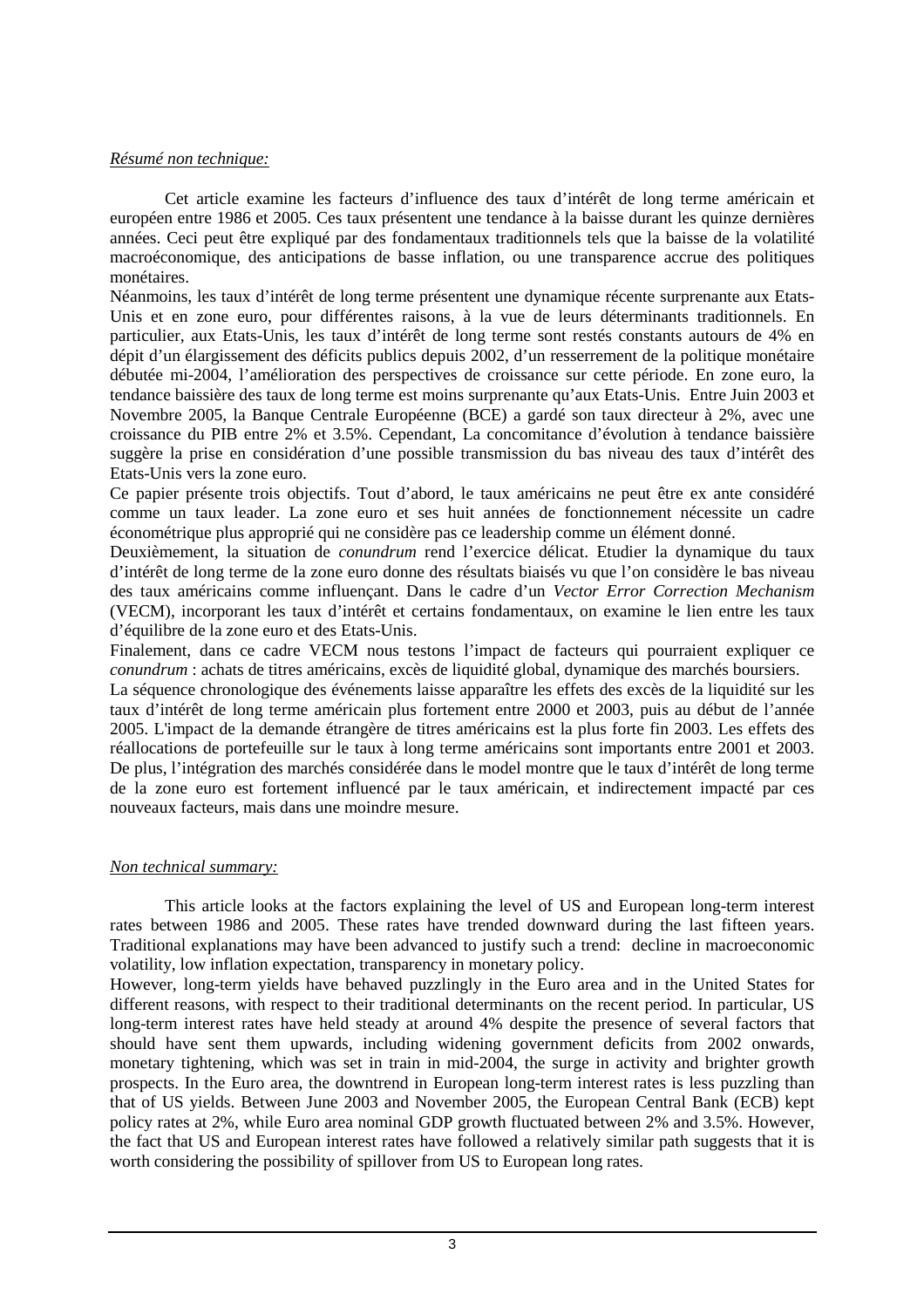This paper has mainly three objectives. First of all, many papers concerning the dynamic of long term interest rates consider the US rate as a leading one. However, the Euro area is now 8 years old and we need a more appropriate econometric model that does not consider this leadership as a given fact.

Second, the conundrum situation on the US rates makes the exercise difficult. Studying the dynamic of the Euro area rate obviously gives biased results since it considers the US low rate as a leading one. In our VECM framework incorporating interest rates and some US fundamentals, we consider the influence of an equilibrium US rate on the Euro rate.

Finally, in this VECM framework we test for the impact of factors that may explain the conundrum. Purchase of US treasury, global excess liquidity or stock markets dynamics.

The chronological sequence of events gives that excess liquidity appears to influence US long-term interest rates more strongly between 2000 and 2003, then from early 2005. The impact of foreign demand for US Treasuries is most intense at the end of 2003, while portfolio switching has a considerable effect on US long-term interest rates between 2001 and 2003. Moreover, the market integration considered in the model shows that, the Euro area interest rate is highly influenced by US rates and is indirectly impacted by these factors, but to a lesser degree.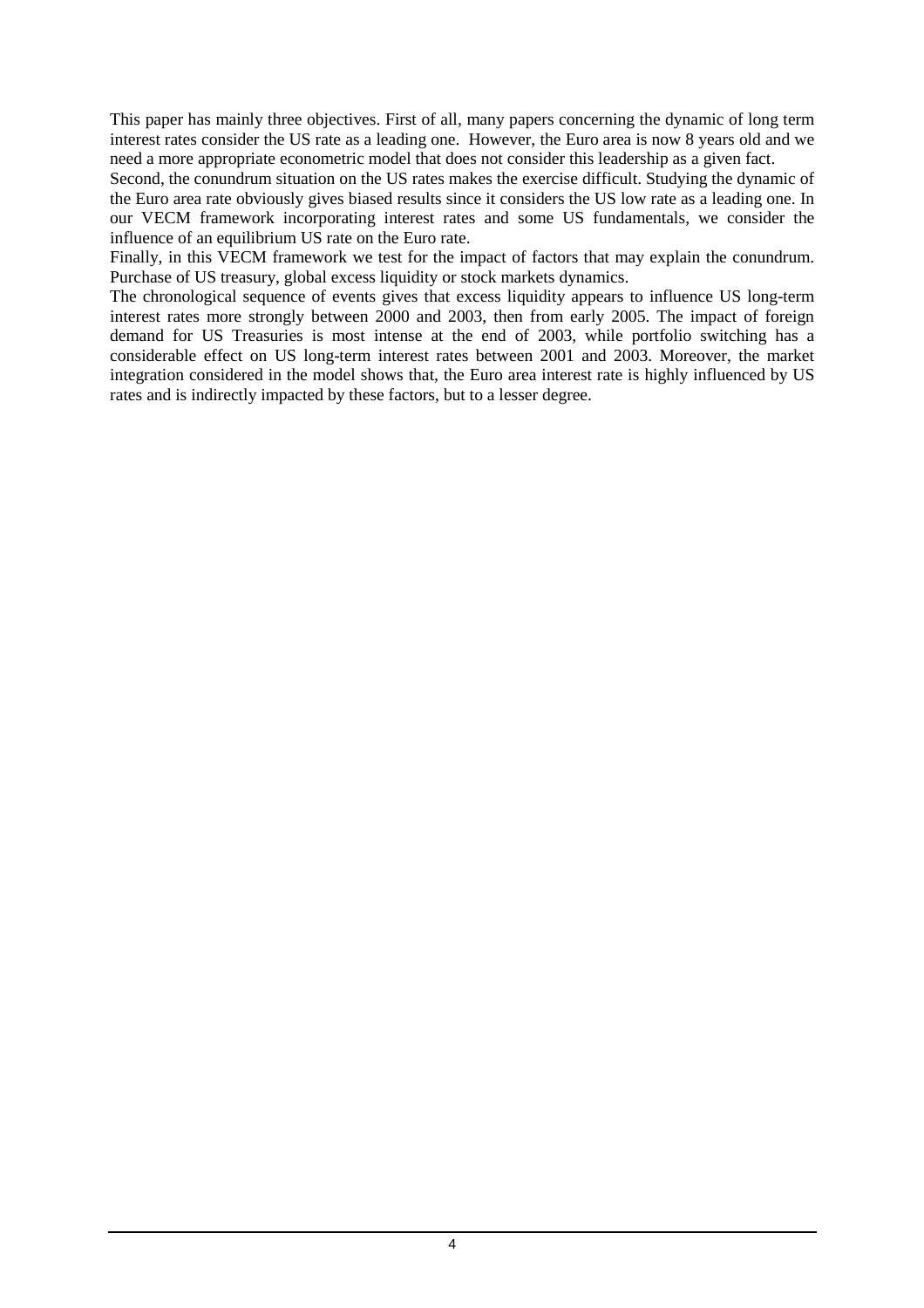### **1. Introduction**

 $\overline{a}$ 

 Long-term interest rates on US and European government bonds have trended downwards overall in the last 15 years (Chart 1).



 Until end-2001, this trend was in step with the fundamentals, especially the stable inflation outlook and low nominal short-term rates. More recently, though, long-term yields have behaved puzzlingly with respect to their traditional determinants. In particular, US long-term interest rates have held steady at around 4% despite the presence of several factors that should have sent them upwards, including widening government deficits from 2002 onwards, monetary tightening, which was set in train in mid-2004, the surge in activity and brighter growth prospects.

 In terms of the monetary policy setting and the business cycle, the downtrend in European longterm interest rates is less puzzling than that of US yields. Between June 2003 and November 2005, the European Central Bank (ECB) kept policy rates at 2%, while euro area nominal GDP growth fluctuated between 2% and 3.5%. However, the fact that US and European interest rates have followed a relatively similar path suggests that it is worth considering the possibility of spillover from US to European long rates.

 Various factors have been put forward to explain the current level of US long-term interest rates. They include the accumulation of saving in emerging countries, a global liquidity glut caused by the expansionary monetary policies of several central banks and currency interventions by Asian central banks, portfolio switching by private and official investors prompted by increased risk aversion following the collapse of the internet bubble, and regulatory changes affecting asset/liability management by pension funds and insurers. These factors, it is argued, increased demand for sovereign bonds<sup>6</sup>.

 There is no consensus on whether one of these factors is principally responsible for the odd behaviour of long-term interest rates. Furthermore, it is difficult to quantify their respective influence

<sup>&</sup>lt;sup>6</sup> Frey and Moëc (2005) find that net purchases of government bonds by foreign official agents have a substantial impact on US long-term interest rates, in excess of 100 basis points in 2004.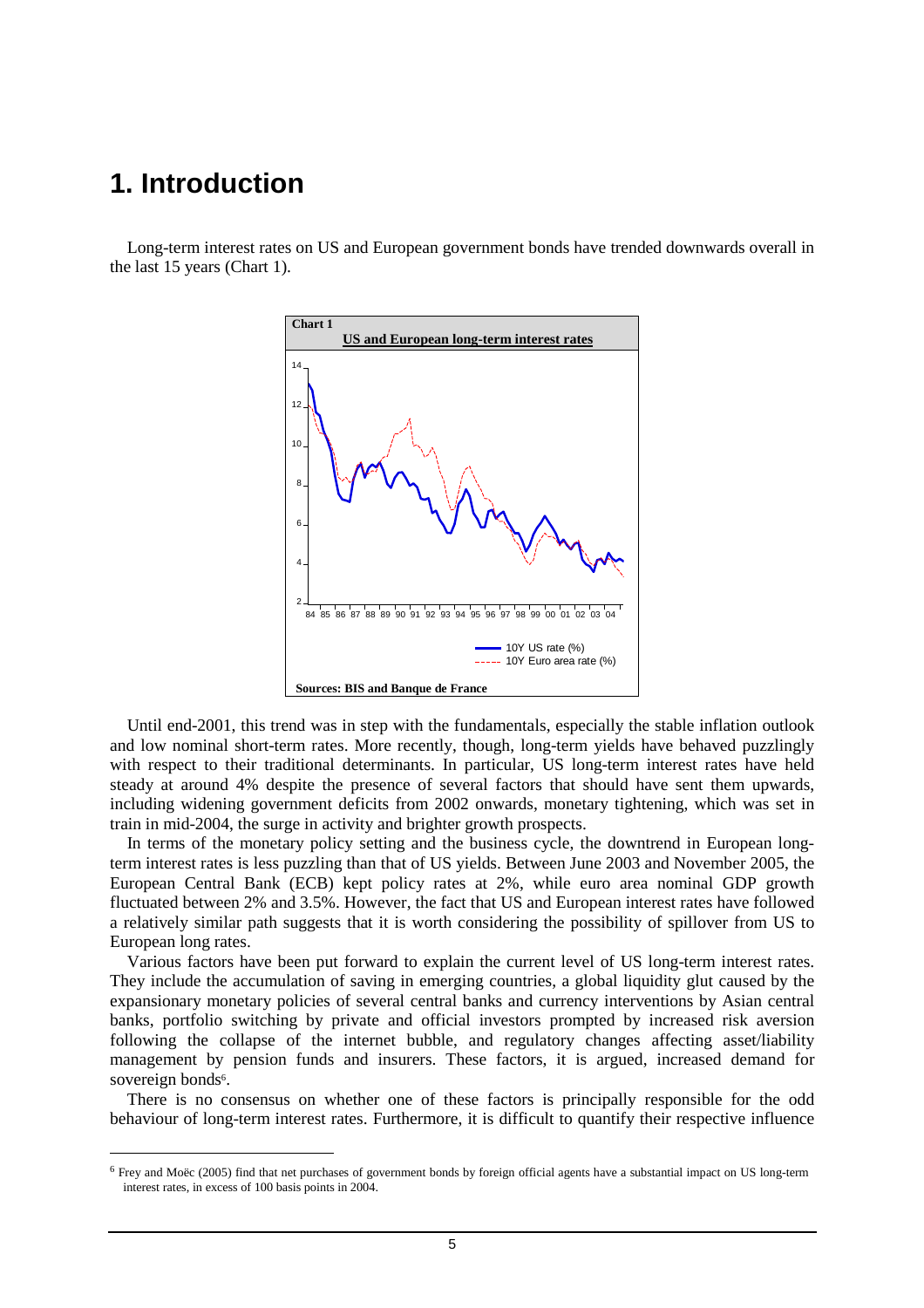on interest rates for at least three reasons: (i) most of these factors are highly correlated; (ii) they are difficult to measure (liquidity, capital flows, etc.); (iii) since the situation is fairly recent, we lack the distance needed to provide a stable estimate that is robust to the influence of these factors.

 Still, some empirical work has been done in an effort to provide some answers on this front. Warnock and Warnock (2005) demonstrate that demand for bonds from foreign investors<sup>7</sup> has had a strongly depressive effect on US long-term yields over the recent period, reducing them by up to 150 basis points (bp) in 2004-2005. The impact of official purchases of US Treasuries reached 100 bp in summer 2004. Bernanke, Reinhart and Sack (2004) consider how the volume of foreign exchange interventions by the Bank of Japan influenced changes in the US long-term interest rate. They demonstrate that the variable has a significant effect, at least in the very short term.

However, little research has been done on the determinants of European long-term interest rates. Although their behaviour has been less of a conundrum than that of US rates, a good understanding of their determinants is still important, notably for the conduct of monetary policy. Those who have done work in this area include Iankova, Lefeuvre and Teiletche (2004) and Hissler (2005), who propose a model for determining the interest rates of several zones, including the euro area. Their research reveals the important role of US long-term yields in explaining the level of European long rates.

 Whether they are looking at US or European interest rates, these studies rely on a modelling approach that consists in estimating a reduced-form equation, controlling for several standard macroeconomic factors like inflation, the GDP growth rate and the budget deficit. This framework can be used to estimate the impact of other factors that may explain the level of long-term yields, such as foreign demand for US Treasuries or excess liquidity.

These approaches form a good starting point for analysing and modelling interest rates. However, they oversimplify, especially in assuming constant market interactions, since the broad range of maturities and currencies on which interest rates are based generate interactions that must be taken into account. Investors may make choices by combining two different rationales: they might arbitrage between bond markets, creating a correlation between long-term interest rates in different currencies; and they might arbitrage between maturities, creating a correlation between short and long-term interest rates in the same currency. Capturing the interdependence between bond markets in different currencies seems crucially important to modelling European interest rates. A univariate analysis looks particularly illsuited to the euro area, because the theoretical euro area interest rate cannot be calculated from an actual US interest rate. In this case, any imbalance in the US long-term interest rate would be transmitted to the European rate.

This article builds on earlier studies and endeavours to improve on them in two ways.

In the first place, we jointly model US and European long-term interest rates. From an *ex ante* standpoint, this strikes us as more appropriate than the univariate framework seen in the literature, for several reasons:

• it captures the integration of US and European markets;

 $\overline{a}$ 

- it provides a way to indirectly identify the impact on the euro area interest rate of factors affecting the US rate. Given the close link between the two markets, the impact of certain factors – notably those responsible for the US interest rate conundrum – is channelled through the US rate before impacting other rates;
- finally, it is generally accepted that the US market occupies a dominant role. A multivariate framework provides a setting in which to test this *ex post*, without making an *ex ante* assumption.

In the second place, we analyse the impact of so-called new factors that might explain the US conundrum as regards the level of European long-term interest rates. We therefore test the significance of several factors that are assumed to be exogenous – non-resident purchases of US Treasuries, equity

 $^7$  The authors construct an aggregate series of net purchases of public and private bonds by foreign official and private foreign investors.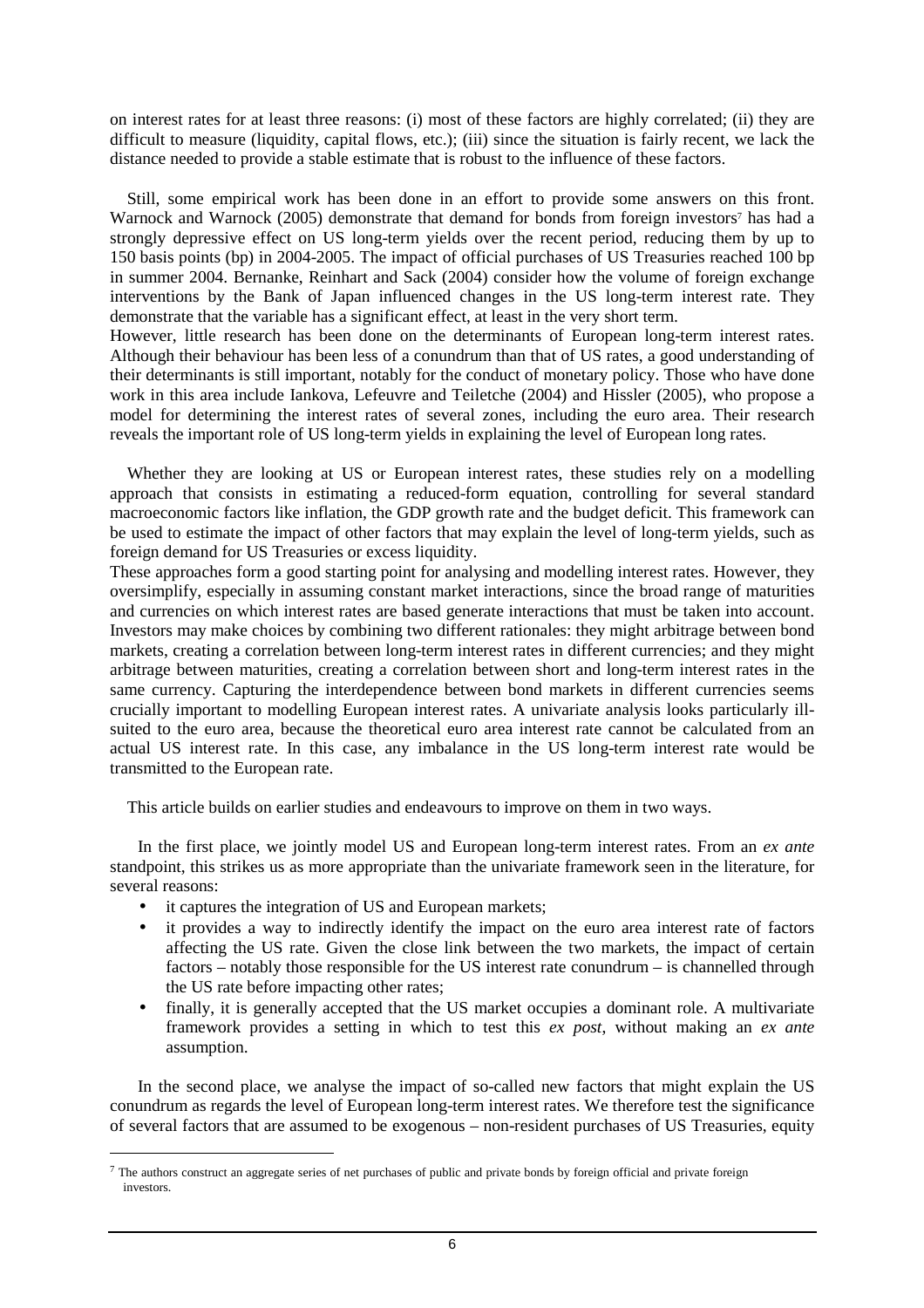market returns and excess liquidity – with respect to interest rates<sup>8</sup>. To our knowledge, no study has tested the respective impact of these factors. We do that here, and trace a timeline of events that might have influenced long-term interest rates since 2000.

The findings are as follows:

- there is a long-run relationship between US and European long-term interest rates to which only the European rate adjusts;
- the stock market reversal and excess liquidity caused long-term interest rates to trend downwards in the United States and in the euro area;
- net purchases of US Treasuries by foreign official and private foreign investors made a transitory contribution to the decline in US long-term interest rates between 2002 and 2004.

 The remainder of the article is made up of four sections. In Section Two we analyse the role of macroeconomic variables that theoretically play a part in the formation of long-term interest rates in the United States and the euro area. In Section Three, we discuss short-run dynamics and the results of dynamic simulations of the model in a multivariate framework. Section Four analyses the influence of exogenous determinants, which we incorporate in the model, of European and US long-term interest rates.

# **2. Structural determinants of long-term interest rates**

 According to the theory, certain fundamentals are supposed to play a major role in the formation of long-term interest rates. The approach presented below consists in separately selecting variables that influence US and euro area yields.

### 2.1. Foundations of the structural equation

In theory, a nominal long-term interest rate  $R_l$  is equal to the sum of the real interest rate  $RR_t$ , expected inflation over the life of the security  $\pi_t^e$  and a term premium  $\psi_t$ :

$$
Rl_t = RR_t + \pi_t^e + \psi_t \qquad (1)
$$

 The real interest rate is linked to the expected return on capital, and hence on long-term economic growth, and to monetary policy expectations, which are the source of its cyclical component. Future inflation is determined by the current level of inflation and monetary policy expectations. The term premium measures the influence of investors' portfolio decisions or, more generally, all the factors other than those referred to above that shape bond market supply and demand. A decline in the term premium on a bond market may, for example, reflect:

- switches between bond markets in different currencies or between bond and equity markets;
- an overall increase in liquidity, insofar as this has no impact on inflation expectations;
- increased risk aversion;

 $\overline{a}$ 

- lower macroeconomic volatility;
- saving effects linked to population ageing;
- a decline in the net supply of public or private securities.

 The data used in this study are quarterly and run from Q4 1985 to Q4 2005. See Appendix A for a full description of the variables used. ADF and KPSS stationarity tests demonstrate the non-

<sup>&</sup>lt;sup>8</sup> These variables are introduced one after the other to avoid interactions and to isolate their respective effects. Logically, we should test the effects of these variables simultaneously.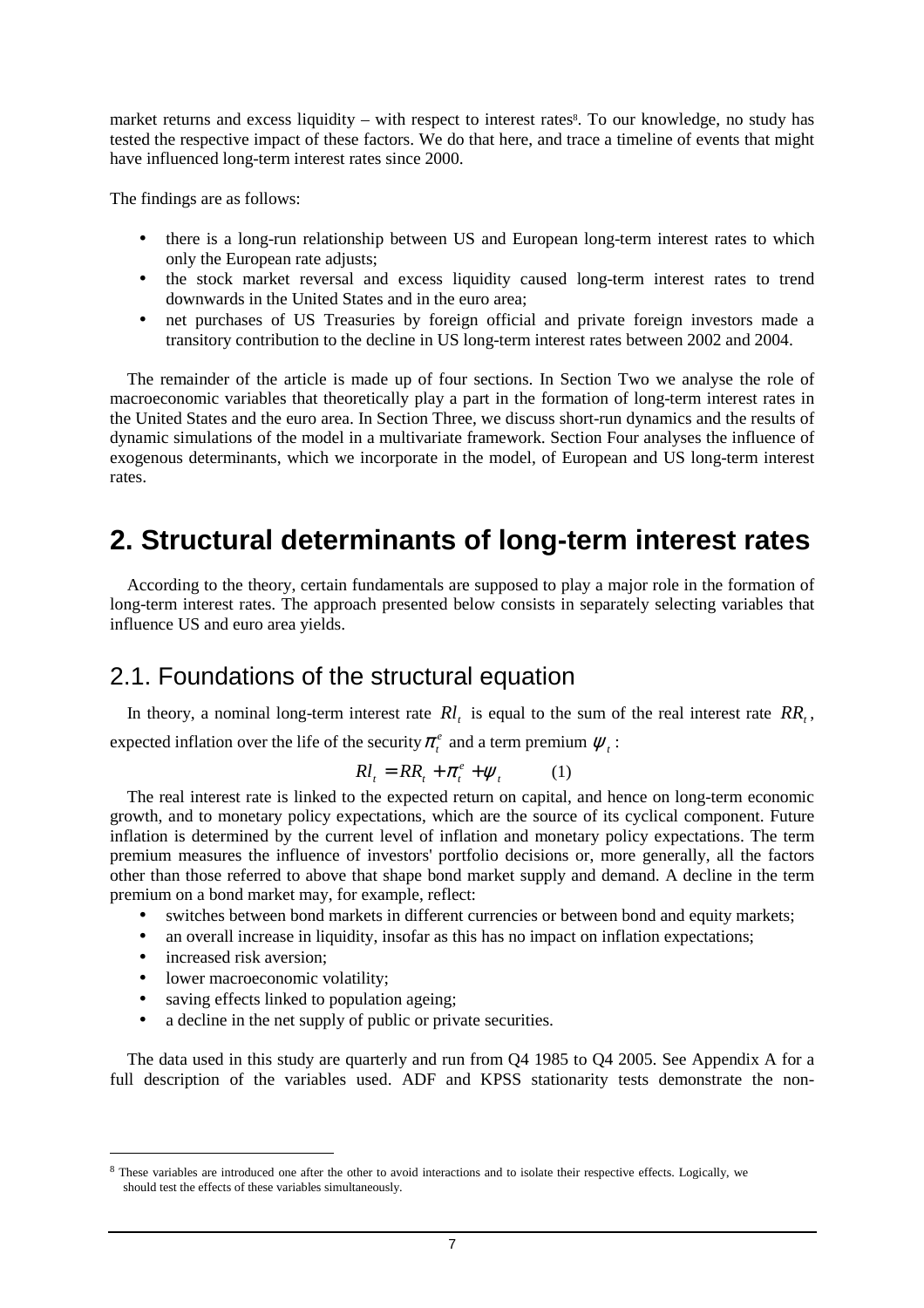stationarity of the variables. The number of long-run relationships is determined using cointegration tests based on the Johansen method<sup>9</sup> (1988, 1991).

### **2.1.1. The US case**

 Previous studies have highlighted the influence of certain variables on the level of long-term interest rates. Equations involving current or core inflation, current or expected budget deficit variables, or short or medium-term rates may all be acceptable in a univariate framework. In these estimates, shortterm interest rates (three months or one year), core inflation, GDP, three deficit variables and government debt are considered. The relationship between government debt or the government deficit and interest rates, meanwhile, is the subject of an empirical debate.

 For one thing, there is the key question of the distinction between current and expected budget deficits (Laubach (2003), Frey and Moëc (2005)), since the latter may exert a more marked influence than the former10. To address this issue, we test not just the conventional budget deficit measures, but also the influence of average expected deficits over five years<sup>11</sup>. Furthermore, part of the deficit's effect may transit through the cycle: during a recession, the deficit increases, whereas long-term interest rates decline under the effects of a more expansionary monetary policy. In an effort to mitigate this problem, we test cyclically-adjusted deficit measures here.

The findings show that:

 $\overline{a}$ 

- irrespective of maturity (three months and one year), the short-term interest rate is significantly linked to the long-term interest rate in the long-run equilibrium relationship. This is consistent with the expectations theory of the term structure: namely, an increase in the short-term interest rate (or expected values for that rate) implies a higher long-term interest rate;
- inflation is significant in the equilibrium equation for the long-term interest rate. This is also consistent with economic intuition;
- the GDP growth rate is not always significant, particularly in the case of the one-year shortterm rate;
- all current and expected deficit (to GDP) indicators and the debt to GDP ratio are significant in the long-run equilibrium relationship for US long-term interest rates and have the expected sign.

The selected model links the US long-term interest rate  $(Rl_t^{US})$ , the yield on one-year US

Treasuries ( $Re_t^{US}$ ), the core US inflation rate<sup>12</sup> ( $\pi_t^{US}$ ) and government debt ( $D_t^{US}$ ), in line with Frankel and Chinn (2005).

 We used the one-year rate instead of the three-month rate for two reasons: (i) it captures part of the unexplained risk premium shared by the one-year and ten-year rates; (ii) the one-year rate may be considered as an indicator of inflation expectations and monetary policy for the year ahead. The estimated long-run relationship is as follows:

$$
R_t^{US} = 0.88 + 0.39 \t R_c^{US} + 0.80 \t \t \pi_t^{US} + 0.02 \t D_t^{US} \t (2)
$$
  
0.08 (R<sup>2</sup> = 0.92)

 Estimated standard deviations are given in brackets, the coefficients are significant at 5% and the cointegration tests are validated at the 5% level. The signs of the estimated coefficients are consistent with economic intuition:

<sup>&</sup>lt;sup>9</sup> All the proposed explanatory factors for each area cannot be tested simultaneously for reasons relating to the control of the degrees of freedom of the estimate. Variables are therefore selected by applying Johansen tests to "groups" of variables. Only variables that appear to be cointegrated with long-term interest rates are chosen.

<sup>&</sup>lt;sup>10</sup> However, as Iankova, Lefeuvre and Teiletche (2004) emphasise, the two deficit measures are highly correlated as a rule, suggesting that budget forecasts are essentially extrapolations.

<sup>&</sup>lt;sup>11</sup> We thank Laure Frey and Gille Moëc for obtaining this semi-annual CBO series for us. We converted it to a quarterly format using the Chow and Lin (1971) method, using the quarterly budget deficit series as a basis and assuming that residuals follow an autoregressive model of order 1.

 $12$  Provided by the consumer price index excluding food and energy.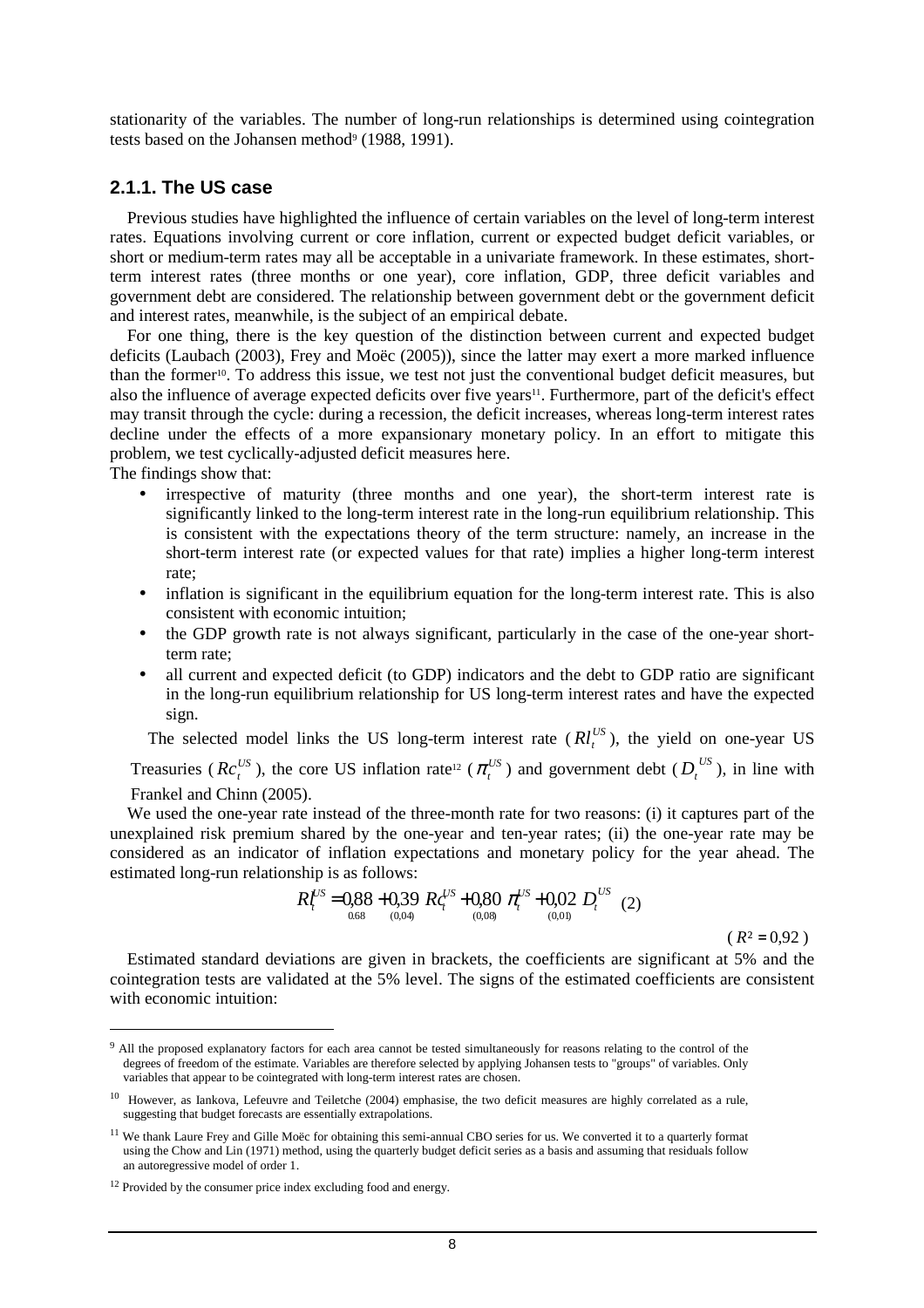- a 100 bp increase in the one-year rate causes a 39 bp increase in the nominal long-term interest rate;
- a 100 bp increase in current inflation causes an 80 bp increase in the long-term interest rate. We are close to an empirical verification of the Fisher effect under static expectations, with the long-term interest rate and inflation changing on a one-for-one basis;
- a 1% increase in the debt-to-GDP ratio causes long-term interest rates to increase by around 2 bp.

 Chart 2 plots actual (solid line) US long-term interest rates and the theoretical (dotted line) rates derived from equation (2), as well as the contributions of each of the model's exogenous variables from 2000 onwards.



 This chart supports the notion that US long-term interest rates are behaving strangely with respect to their traditional fundamental determinants. Equation (2) seems to do a good job of reproducing the observed movement of US long-term interest rates until 2002. But from the end of 2004 onwards, the gap between the two series widens, with the actual interest rate falling some 80 bp below its estimated long-term value. This differential is linked to the lack of response by ten-year yields to the increase in US official rates. The one-year rate, by contrast, does respond to the change in monetary policy. The real conundrum, then, concerns long-term yields.

### **2.1.2. The European case**

 Selecting variables represents a major methodological problem in the case of the euro area. Many studies use German interest rates as the pre-Monetary Union reference for the euro area. This gets round the fact that the future euro area Member States moved forward at differing rates in the convergence process in the 1990s. However, using a recompiled pre-1999 euro area rate (Frankel and Chinn (2005), for example, use it from 1995) makes it possible to adopt a uniform approach over the entire period. Eurostat, the statistical office of the European Communities, constructs this series by weighting the interest rates of the countries that created the euro area based on GDP expressed in purchasing power parity. The results detailed below use ten-year and one-year interest rate series that are recompiled using this method<sup>13</sup>.

 The results concerning the structural determinants of euro area long-term interest rates tend to suggest a dependence on the US market. Iankova et al.  $(2004)^{14}$  and Frankel and Chinn  $(2005)^{15}$  also

<sup>&</sup>lt;sup>13</sup> The pre-1999 one-year and ten-year yields for the euro area are calculated as the weighted average of German, French, Italian and Spanish yields. The weights correspond to the GDP of each country converted using purchasing power parities. Note that analyses conducted in parallel on German yields find similar results as regards the long-run dynamics. However, the shortrun dynamics are hard to interpret from an economic perspective.

<sup>&</sup>lt;sup>14</sup> Estimation period 1990-2003.

<sup>15</sup> Estimation period 1973-1995.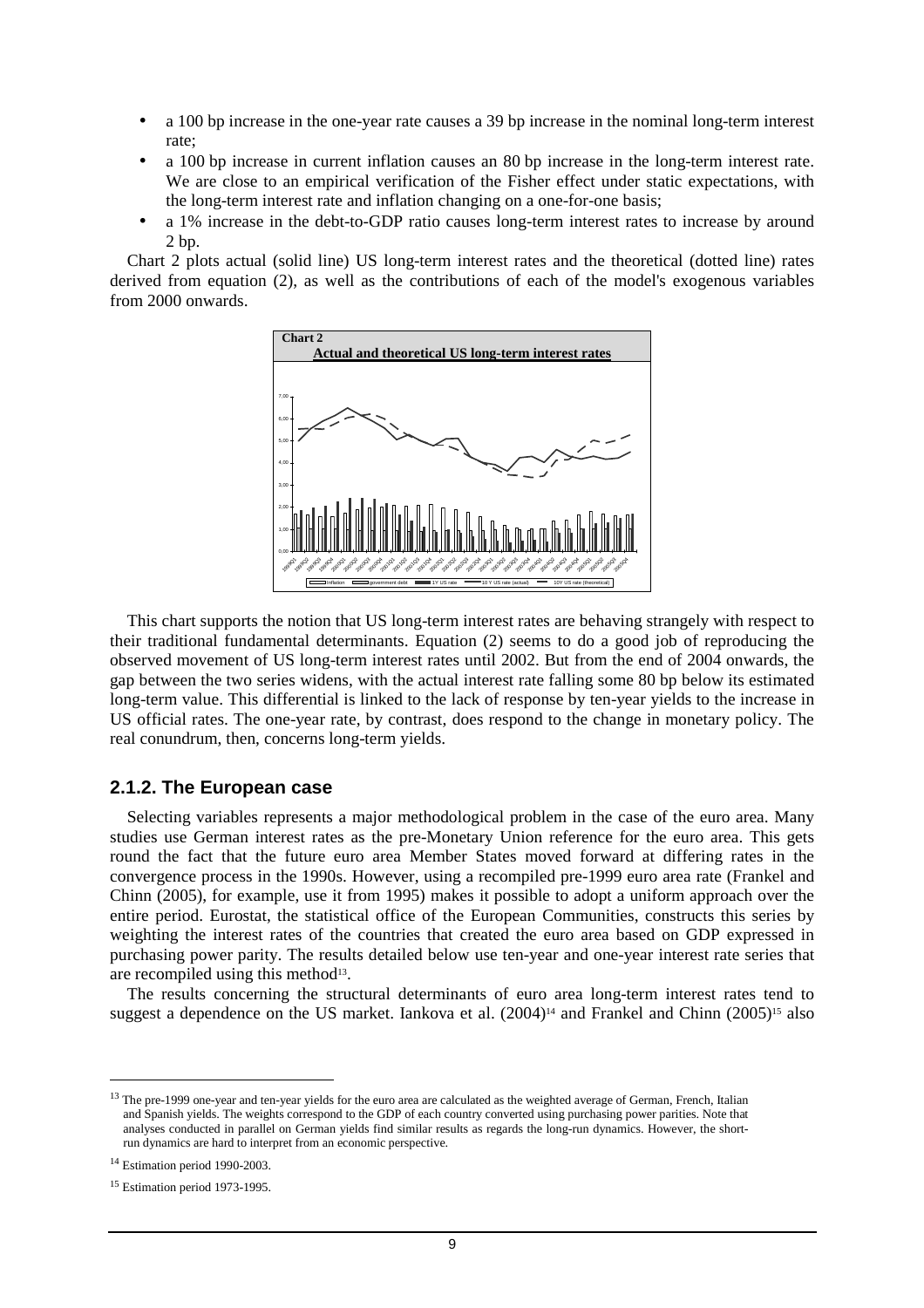point to this linkage. Of the factors selected<sup>16</sup>, only the European one-year interest rate ( $RC_t^{ZE}$ ) and US long-term interest rates  $(Rl_t^{US})$  seem to be cointegrated with European long-term interest rates  $(Rl_t^{ZE})$ . There therefore appears to be a long-run relationship between European and US long-term interest rates. Granger causality tests demonstrate that the dependence is not reciprocal. Iankova et al. (2004) also show that this dependence holds for all maturities over two years and that it increases with the maturity of the interest rates considered.

 In addition, the euro area inflation variable does not appear to be significant in the long-run relationship. Thus, the structural equation selected for the euro area is written<sup>17</sup>:

$$
Rl_t^{ZE} = 1,02 + 0,58 \ Rc_t^{ZE} + 0,38 \ Rl_t^{US} \tag{3}
$$

 $(R^2 = 0.94)$ 

The signs of the coefficients are consistent with economic intuition:

- the model forecasts that a 100 bp increase in the one-year rate leads to 58 bp increase in the ten-year rate;
- a 100 bp increase in US long-term interest rates causes a 38 bp increase in the European longterm interest rate.

 Chart 3 compares actual (solid line) and simulated (dotted line) European long-term interest rates from 2000, plus the contributions from the European one-year interest rate and US long-term interest rates to the change in the theoretical long-term interest rate.



 The difference between the simulated and actual euro area rates is less pronounced than in the United States. Though positive since early 2005, the gap has remained medium-sized (36 bp in firstquarter 2005<sup>18</sup>). This may stem partly from the inclusion of the long-term US yield as an explanatory variable, which definitely captures several systematic factors that affect the bond markets of both zones simultaneously. Note also that euro area long-term yields went up at the end of 2005. This increase may be attributable to i) monetary policy tightening by the ECB, and ii) the rise in long-term

<sup>&</sup>lt;sup>16</sup> Inflation rate, GDP growth rate, money supply (M3) growth rate, change in the ratio of government debt to GDP.

 $17$  As before, estimated standard deviations are given in brackets, the coefficients are significant at 1%, and the cointegration tests are validated at the 5% level.

<sup>&</sup>lt;sup>18</sup> We also estimated equation (3) by replacing the actual US long-term interest rate with the equilibrium long-term rate derived from equation (2). The aim was to provide an initial proxy of the difference between actual and equilibrium European longterm interest rates in the absence of a US bond market puzzle. The resulting gap is automatically larger and stood at 0.52 in Q1 2005. However, it remained smaller than the differential observed for the US rate.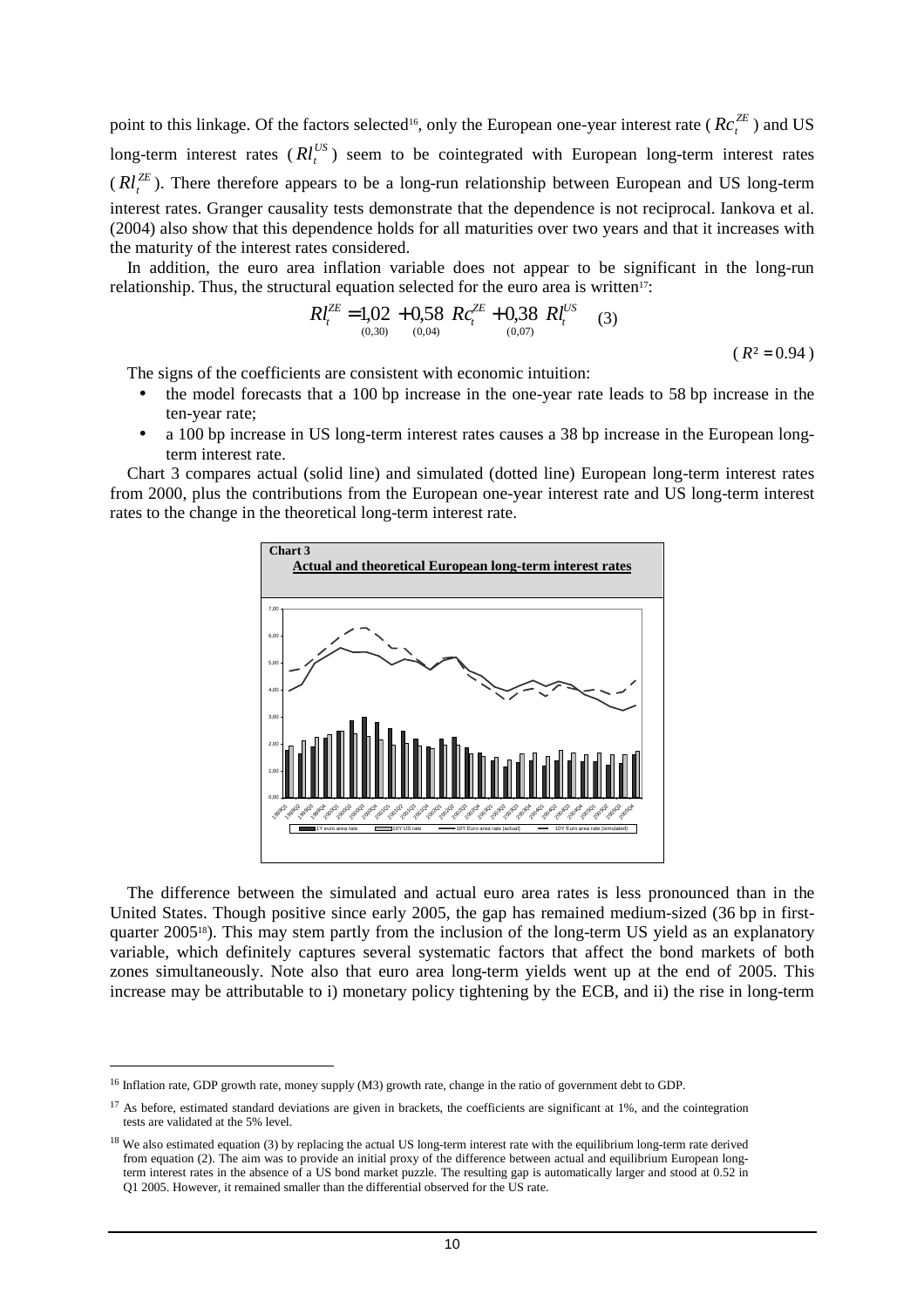yields in the United States over the same period. It is therefore difficult at this stage to say whether the behaviour of euro area interest rates represents a conundrum<sup>19</sup>.

# **3. Joint modelling of US and European interest rates**

In this section we propose to capture and test the interdependence of US and European markets. The univariate equation for the euro area incorporates US interest rates. But while the significance of actual US long-term interest rates for euro area long rates emphasises the interdependence of the markets, it also means that part of US interest rate puzzle is used to explain the long-term equation for the euro area. Two extensions may be considered to correct this.

One option would be to use estimated equilibrium levels for the long-term interest rate of the other market rather than actual interest rates in the last section's univariate relationships<sup>20</sup>. This would have an especially important bearing on the euro area long-tem interest rate, which reacts to the US longterm rate. However, this is an approximate solution. Introducing the estimated US long-term yield into the relationship for the euro area long-term interest rate would ignore the possible direct effects of US fundamentals, which could be a channel of transmission in terms of reducing euro area long-term yields.

The second option is to propose a multivariate framework. This makes it possible to avoid making *ex ante* assumptions about the transmission channels from one market to another and to conduct *ex post* tests of assumptions, notably concerning market integration. The multivariate model therefore has the advantage of not making advance assumptions about which variables are exogenous or endogenous, and makes it possible to consider possible interactions between the euro area long rate and US interest rate fundamentals. Thus, the European long-term interest rate is not merely a function of the actual US long-term interest rate, but also, indirectly, of the equilibrium US long-term interest rate and its fundamentals. We therefore propose extending the results of the previous section to a multivariate framework<sup>21</sup>.

### 3.1. The econometric model

Given the non-stationarity of the variables (see stationarity tests in Appendix A), we consider the possible presence of cointegrating relations. To determine the number *r* of cointegrating relations, we apply the Johansen and Juselius (1990) trace test, as a result of which two cointegrating relations were retained (see Appendix B.1 for a description of the test and the results). We therefore used a multivariate vector error correction model (VECM), which we present briefly here:

let  $x_i$  be a vector of dimension n, integrated of order one. If there is a matrix  $(n,r)$  denoted  $\beta$  of rank *r*, less than *n*, such that  $\beta' x_t$  is stationary then  $x_t$  is said to be cointegrated with *r* cointegrating relations. Engle and Granger (1987) showed that the  $x<sub>i</sub>$  process then allows for a vector error correction representation of the following form:

$$
\Delta x_t = \Gamma_1 \Delta x_{t-1} + \dots + \Gamma_p \Delta x_{t-p} + \alpha \beta' x_{t-1} + \Phi Z_t + \varepsilon_t, \quad (4)
$$

where  $\Delta$  is the first-difference operator,  $Z_t$  is a vector of variables that are assumed to be exogenous;  $\alpha$  is the matrix  $(n,r)$  of the speed of adjustment to long-run relationships;  $\beta$  is the matrix of

<sup>19</sup> We thank one of the reviewers for this comment.

<sup>20</sup> See footnote 17.

 $^{21}$  Note also that in addition to the article's "economic" argument, another more "statistical" argument justifies switching to a multivariate setting. Several authors (Banerjee, Dolado, Hendry, Smith (1986)) have found that the least squares estimator of the cointegrating vector has fairly sizeable biases in small samples. One source of these biases is the presence of a simultaneity bias. Estimating a joint model addresses this problem and supplies more satisfactory estimators for small samples. Further, it is possible to conduct restriction tests on  $\alpha$  and  $\beta$ , which have a chi-square distribution. As with all complete models, however, this representation is more sensitive to specification errors.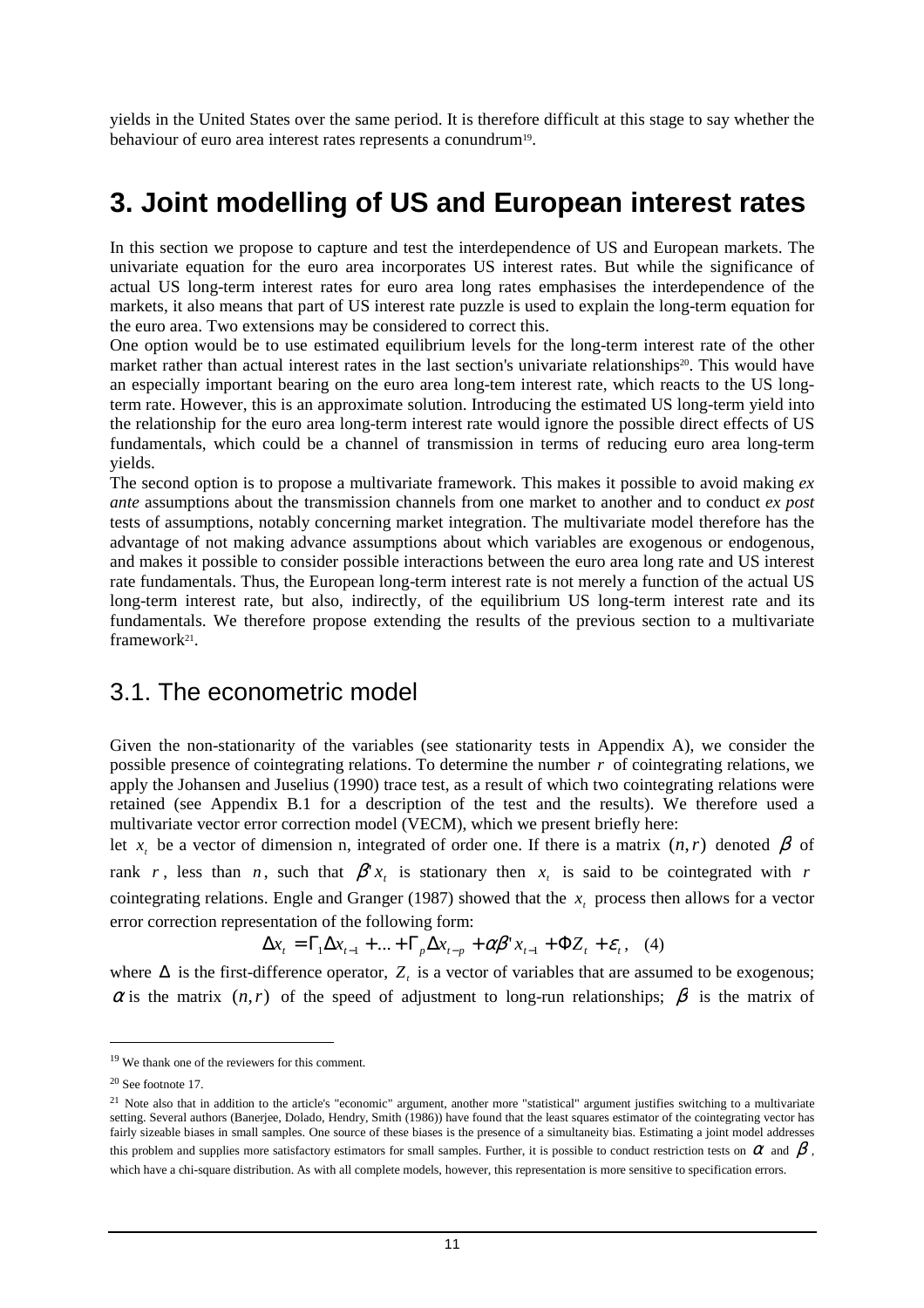cointegrating vectors; *p* denotes the number of lags in the system;  $\Gamma$ <sub>i</sub>, i=1...p, are the matrices of short-run coefficients.

Several estimates are carried out to select the relevant variables of vector  $x<sub>t</sub>$ . Designed to model the joint interaction of different bond markets, this vector mainly comprises two long-term interest rates and two short-term interest rates. It remains therefore to determine the other "economically" relevant variables within the framework of this multivariate model. For this, we use the results from the univariate framework, selecting US inflation and a variable for the US budget deficit.

 The "euro area" cointegrating relationship identified in the univariate framework is relatively robust to the switch to a multivariate setting. However, it does not seem possible to obtain an economically relevant equilibrium relationship between US long-term interest rates, US short-term interest rates, inflation and an indicator of the budget imbalance. The coefficients for the short-term interest rate and the budget deficit (current or expected) are non-significant, or their sign is not consistent with economic intuition. Only two models are relevant:

- the first considers US and euro area long-term interest rates, US and euro area short-term interest rates and US core inflation;
- the second considers US and euro area long-term interest rates, US and euro area short-term interest rates, and the US government debt to GDP ratio.

 In what follows, we use the model that captures the influence of US government debt on the level of long-term interest rates. Furthermore, following Iankova et al.(2004) and Frey and Moëc (2005), we include the PMI index $2<sup>2</sup>$  in the model as a variable representing the state of economic conditions.

### **3.1.1. Long-run dynamics**

 We test several restrictions on the cointegrating vectors. This procedure consists in estimating a reduced-form model including the desired restriction. A likelihood ratio test is conducted between the full and reduced-form models. The restriction tests validate the structure of the equations obtained in the preceding univariate analysis<sup>23</sup>. The euro area long-term interest rate adjusts to the US long-term interest rate and the euro area short-term interest rate. The US long-term yield adjusts to the US shortterm interest rates and to the deficit variable.

| Euro area long-term equation               |             | US long-term equation                      |             |  |
|--------------------------------------------|-------------|--------------------------------------------|-------------|--|
| Variable                                   | Coefficient | Variable                                   | Coefficient |  |
| $Rl_{i}^{ZE}$                              | 1.000       | $Rl_t^{US}$                                | 1.000       |  |
| $Rl_t^{US}$                                | $-0.976$    | $Rc_{i}^{US}$                              | $-0.619$    |  |
| $Rc^{ZE}_{\cdot}$                          | $-0.280$    | $D_{t}^{us}$                               | $-0.085$    |  |
| constant                                   | 0.987       | constant                                   | 2.289       |  |
| All the coefficients are significant at 1% |             | All the coefficients are significant at 1% |             |  |

Table B.2 in the appendices reports the recursive estimates for these coefficients between 1999 Q4 and 2005 Q2. The coefficients are fairly stable. However, we note that over the recent period the deficit variable has lost some of its influence on the US long-term interest rate.

<sup>&</sup>lt;sup>22</sup>This indicator of business conditions is drawn from an ISM survey of manufacturing companies and is known as a leading indicator of activity. Where it is replaced by year-on-year GDP growth, the findings are largely the same.

<sup>23</sup> The restriction test is not rejected at the 1% level.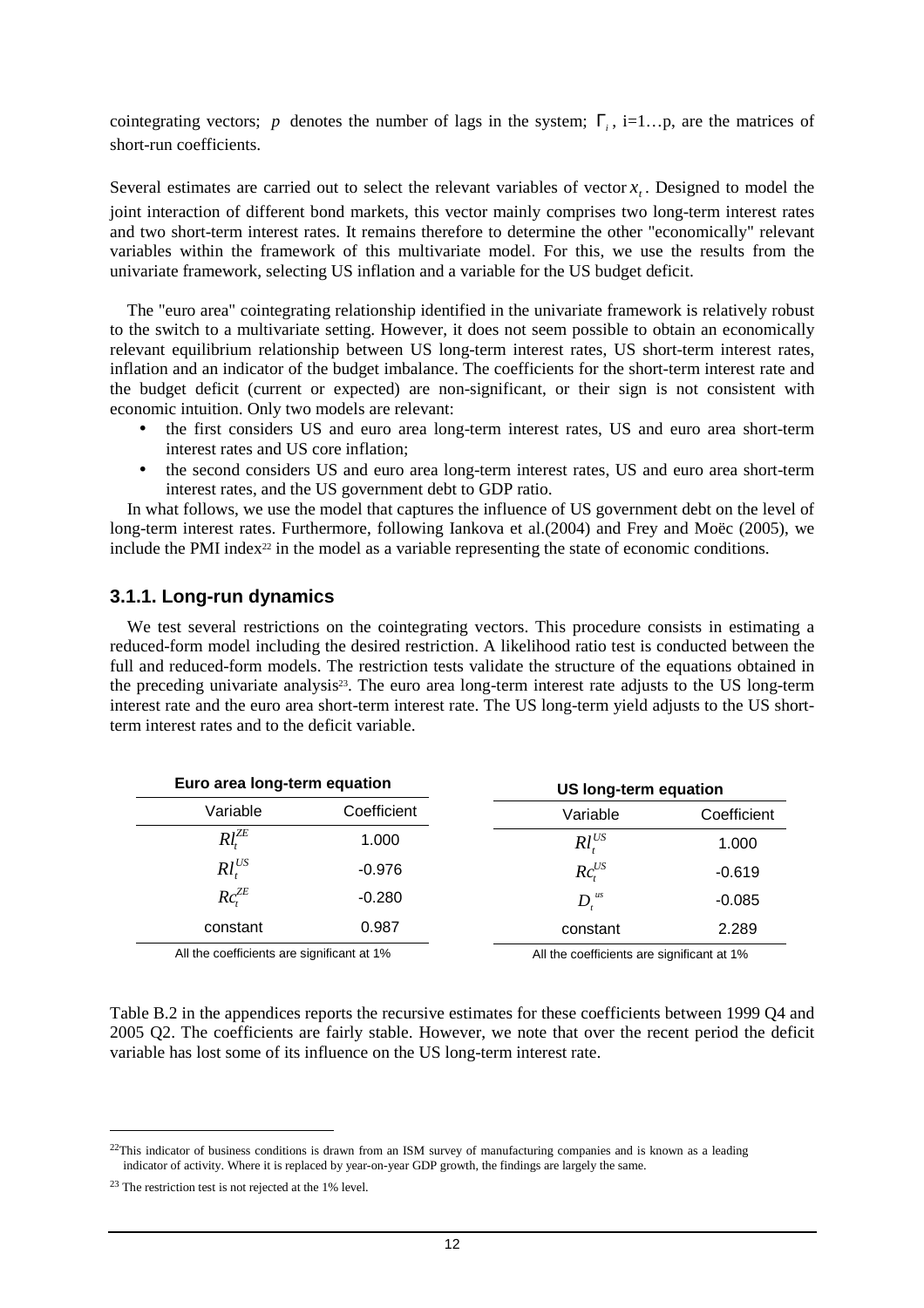### **3.1.2. Short-run dynamics**

We selected the number *p* of lags for the model's short-run dynamics by minimising the information criteria (Schwartz and Akaike). A multivariate model with one lag is optimal according to these criteria24. Also, autocorrelation tests (Q-stat) of the residuals from the model with one lag indicate that these are not autocorrelated. The single-lag model was therefore selected. For the sake of clarity, we only show significant variables in the equations. See the appendices for the full results.

| Short-term equation for $\Delta R l_c^{ZE}$ |             |         |                                       | Short-term equation for $\Delta R l_c^{US}$ |         |  |  |
|---------------------------------------------|-------------|---------|---------------------------------------|---------------------------------------------|---------|--|--|
| Variable                                    | Coefficient | t-stat  | Variable                              | Coefficient                                 | t-stat  |  |  |
| $u_{t-1}^{coint1}$                          | $-0.121$    | $-3.11$ | $\overline{u_{t-1}^{\text{coint 2}}}$ | $-0.101$                                    | $-2.82$ |  |  |
| $u_{t-1}^{coint 2}$                         | $-0.091$    | $-1.67$ | D(PMI)                                | 0.052                                       | 4.61    |  |  |
| $D(Rl_{t-1}^{US})$                          | 0.370       | 2.58    | constant                              | $-0.055$                                    | $-1.31$ |  |  |
| D(PMI)                                      | 0.027       | 2.70    |                                       |                                             |         |  |  |
| constant                                    | $-0.047$    | $-1.29$ |                                       |                                             |         |  |  |

The multivariate model reveals two interesting effects:

 $\overline{a}$ 

• *spillover to the European market*: the residual from the long-run relationship between US and European interest rate values ( $u_{t-1}^{coint1}$ *co*  $u_{t-1}^{count}$ ) is not significant in the US long-term interest rate equation but is in the European equation, with the adjustment coefficient estimated at -0.12. This means that a divergence in the level of long-term interest rates in the two areas leads to a partial adjustment in the following period in the European long-term interest rate. This finding suggests that the European rate mainly adjusted to the US rate, without reciprocity, over the entire sample. The European bond market's dependence on the US market could stem from the fact that the euro area government bond market, while comparable in size to the US market, is segmented. This segmentation could make the European bond market relatively less liquid than the US market<sup>25</sup> (Artus, 2006). In addition to this long-term influence, the US interest rate is significantly present in the short-run dynamics of the European rate. The euro area interest rate is thus highly responsive to variations – even in the short run – in the US rate.

• *an arbitrage effect*: this too is present in the model. We see that the European interest rate reacts to the second cointegrating relationship, with an estimated negative coefficient of -0.09, lower than the spillover coefficient and significant at the 10% level. The negative coefficient illustrates an arbitrage effect, given that European yields come under upward pressure when the US rate is below its equilibrium and vice versa.

The combination of these two effects could therefore partially explain why we do not see such a marked conundrum in European rates as in US rates.

In addition, the effect of the PMI index on US rates has the expected sign: at the top of the cycle, short and long-term rates are higher. The level of US activity also affects European long-term interest rates directly, partly explaining the current correlation between US and European long-term interest rates.

Finally, the multivariate econometric framework is more appropriate from an *ex ante* perspective because it allows us, among other things, to consider the integration of US and European markets. The estimates show that US interest rates are not influenced by European rates. Conversely, European rates react in the short term and in the long term to US rates. Thus, the multivariate approach seems more suited *ex post* to modelling the European market than the US market.

<sup>&</sup>lt;sup>24</sup> Given the number of parameters to estimate, we do not test VARs beyond three lags owing to the degrees of freedom of the model.

<sup>&</sup>lt;sup>25</sup> Portfolio selection theory shows that if a market is more liquid and/or larger than another market, it has a directing influence on equilibrium prices on the other market.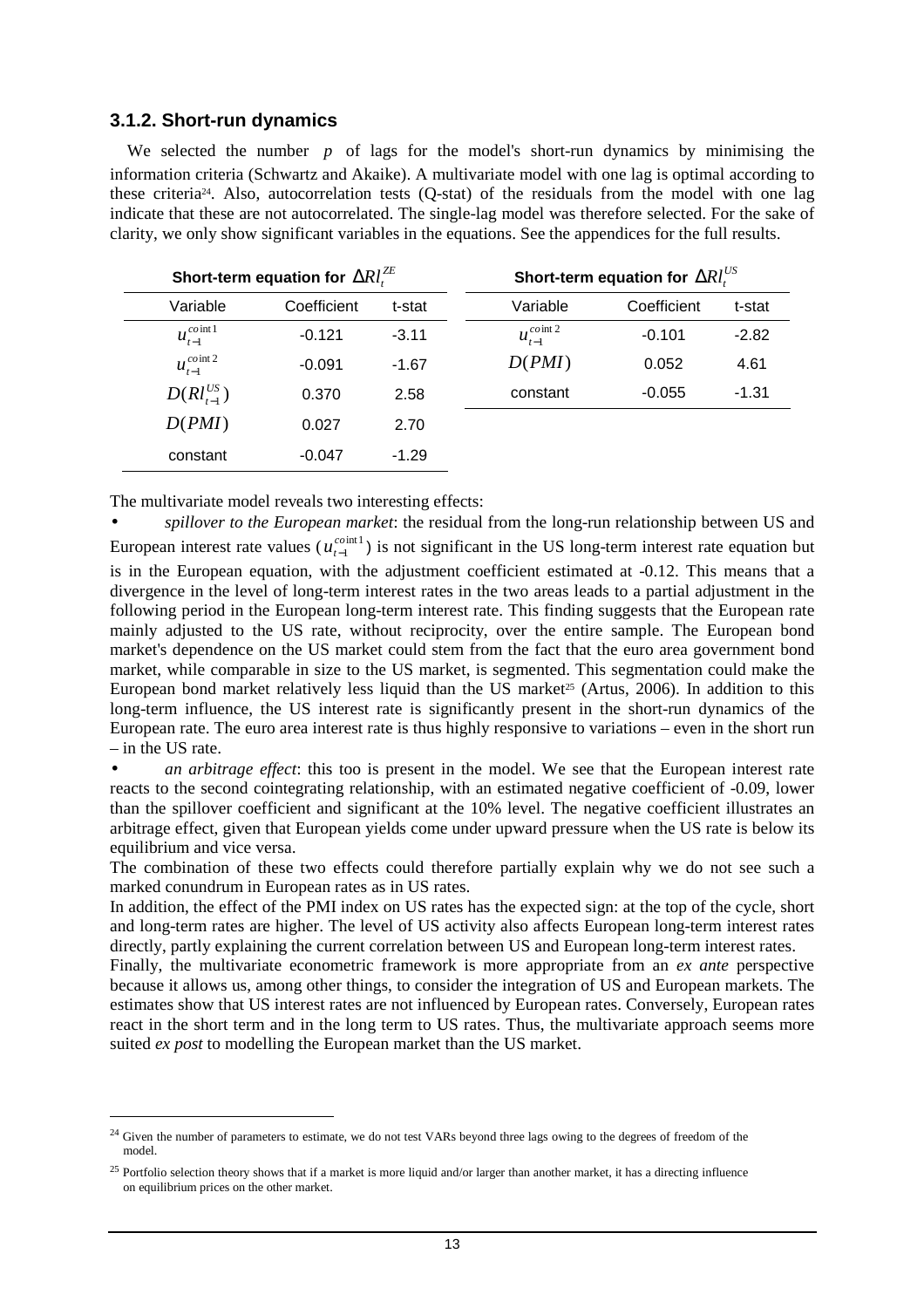## 3.2. Dynamic simulations of the model

 This section looks at the dynamic simulations of the model. Using the multivariate model, we jointly simulate the level of euro area and US long-term interest rates. This means that the simulation of the euro area interest rate is based on the simulated US rate and vice versa.

In the univariate framework, the theoretical euro area interest rate was computed based on the actual US rate at the same instant. This means there is a bias: if the actual US rate is low, the theoretical European rate will also be low. Multivariate interest rate simulations therefore take into account the concomitant determination of interest rates, unlike in the univariate setting.

Chart 4 describes actual and simulated European long-term interest rates from 1999, as well as the equilibrium value for the interest rate, given by the long-run relationship.



The simulated long-term interest rate can be interpreted as the rate predicted by the model, taking into account both long-run and short-run dynamics. This rate is fairly close to the actual rate, with an average differential of 25 bp with the simulated value between 1999 and 2005.

The equilibrium rate is the theoretical long-term interest rate taking into account only the long-run dynamics derived from the VECM. We find the actual rate to be both overvalued relative to its equilibrium value (2001-2004) and undervalued (1999-2001 and 2004-2005). At the end of the sample, the equilibrium rate is higher than the actual rate, although these sorts of differentials were also observed previously. Thus, the puzzle seems to mainly concern the United States. However, given the effects of negative shocks over the recent period and the unresponsiveness of European long-term interest rates, the long-term rate was 75 bp below its equilibrium value at the end of 2005. The model therefore predicts an upward movement for European long-term interest rates in early 2006.

Chart 5 plots actual and simulated US long-term interest rates from 1999.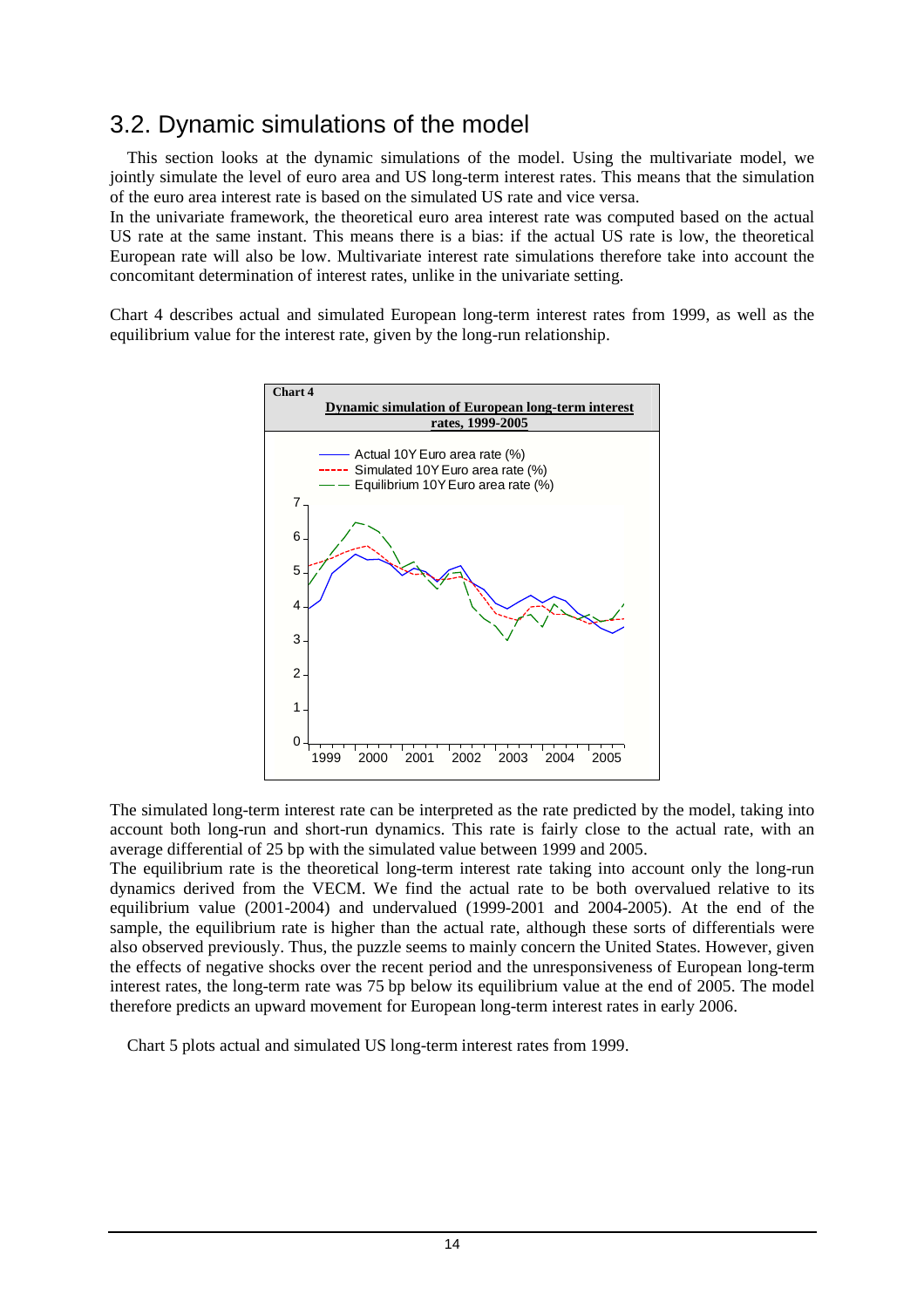

The simulated long-term interest rate is close to the actual long-term rate, as in the case of the euro area. However, the divergence between the equilibrium value and the actual value of the US long-term interest rate is more persistent and greater in magnitude compared with the European rate. It seems therefore that a number of non-traditional factors exerted a downward influence on US long-term interest rates, notably at the end of 2004 and in the middle of 2005. The differential reached around 130 bp at end-2005 – the widest gap obtained over the sample. Furthermore, the gradual increase in official rates by the Federal Reserve from July 2004 onwards did not have an immediate effect on long-term interest rates, which remained relatively unresponsive<sup>26</sup> over the recent period. Accordingly, the model seems to confirm the existence of a puzzle in the multivariate framework.

The sluggishness of the short-run dynamics is not explained by the model in its current state. We therefore propose in the following section to test variables that would do more to explain this situation. Furthermore, the multivariate framework tells us whether the inertia of US rates due to new factors has an impact on the dynamics of the European long-term interest rate. Research has proposed several approaches in this context. We test the relevance of a number of them in the framework of the multivariate model.

## **4. New hypotheses to explain the level of long-term interest rates**

 The results of the previous section suggest that it makes sense to model European and US long-term interest rates jointly insofar as the short and long-run dynamics of the two variables are linked. In particular, it is tricky to deal with the European long-term interest rate without a multivariate model that takes US long-term interest rates into account.

 This section is devoted to identifying additional factors that could be taken into account to improve our understanding of the mechanisms that determine long-term interest rates. Specifically, we use the basic model<sup>27</sup> defined by equation (4) and test the influence of factors that are assumed to be exogenous. Our choice of variables reflects various avenues of exploration mentioned in the recent

<sup>&</sup>lt;sup>26</sup> The inertia of European and US long-term interest rates is linked to the fact that the coefficients of adjustment to the equilibrium value, though significant, are of low intensity. Thus, in the case of an adjustment coefficient of 0.1, half the deviation from the equilibrium is absorbed after six quarters.

<sup>&</sup>lt;sup>27</sup> Without the PMI index to avoid issues of correlation between this indicator and the tested exogenous variables.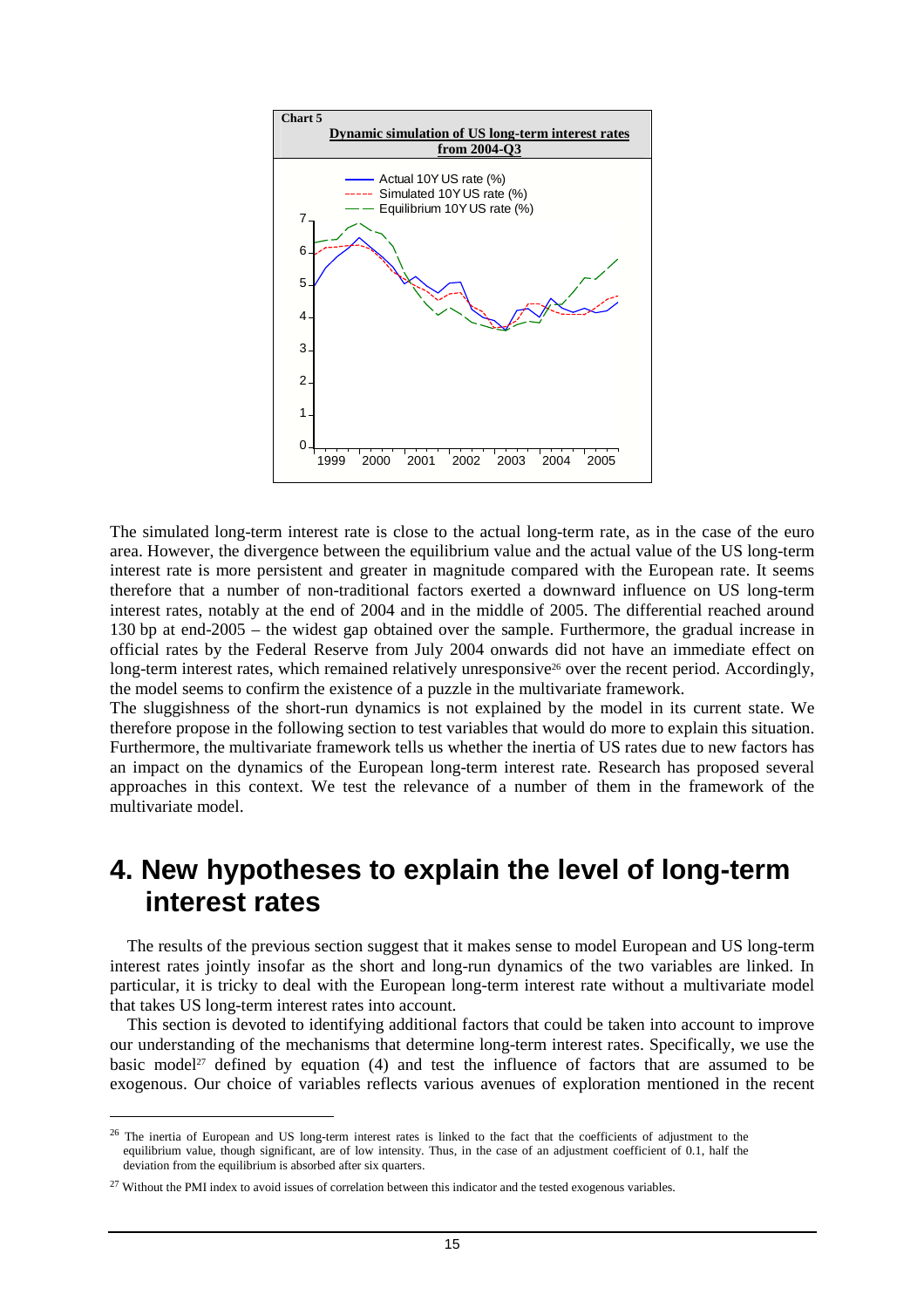research cited above. To our knowledge, no other study has presented a comparison of the effects of these different factors. This is precisely the purpose of this section. Box 1 provides a diagram of interactions between the various potential factors, which can be classified into three main approaches.



## 4.1. Main approaches

 Several studies have attempted to shed light on the factors that might explain the current levels of long-term interest rates in Europe and the United States. Chiefly, they aim to explain the increase in demand for sovereign bonds.

### **4.1.1. A shift in the balance between saving and investment at the worldwide level, or a saving glut**

 Bernanke (2005) proposed this hypothesis to account for the levels of the US current account deficit and long-term yields. The starting point is the observation that there has been a structural shift in the balance of saving and investment in the world. Chart C.1 in the appendices shows how saving and investment have changed in various groups of countries. We see that the current account deficits of G7 countries widen from 1999 onwards, under the effects of a pronounced decline in the US saving rate, while the current accounts of emerging countries simultaneously post markedly positive balances. This shift is a consequence of the Asian crisis in the late 1990s, after which capital flows, especially foreign direct investment, abruptly dried up, triggering an investment decline in those countries. Over the same period, oil-exporting countries, buoyed by rising oil prices, reported substantial current account surpluses.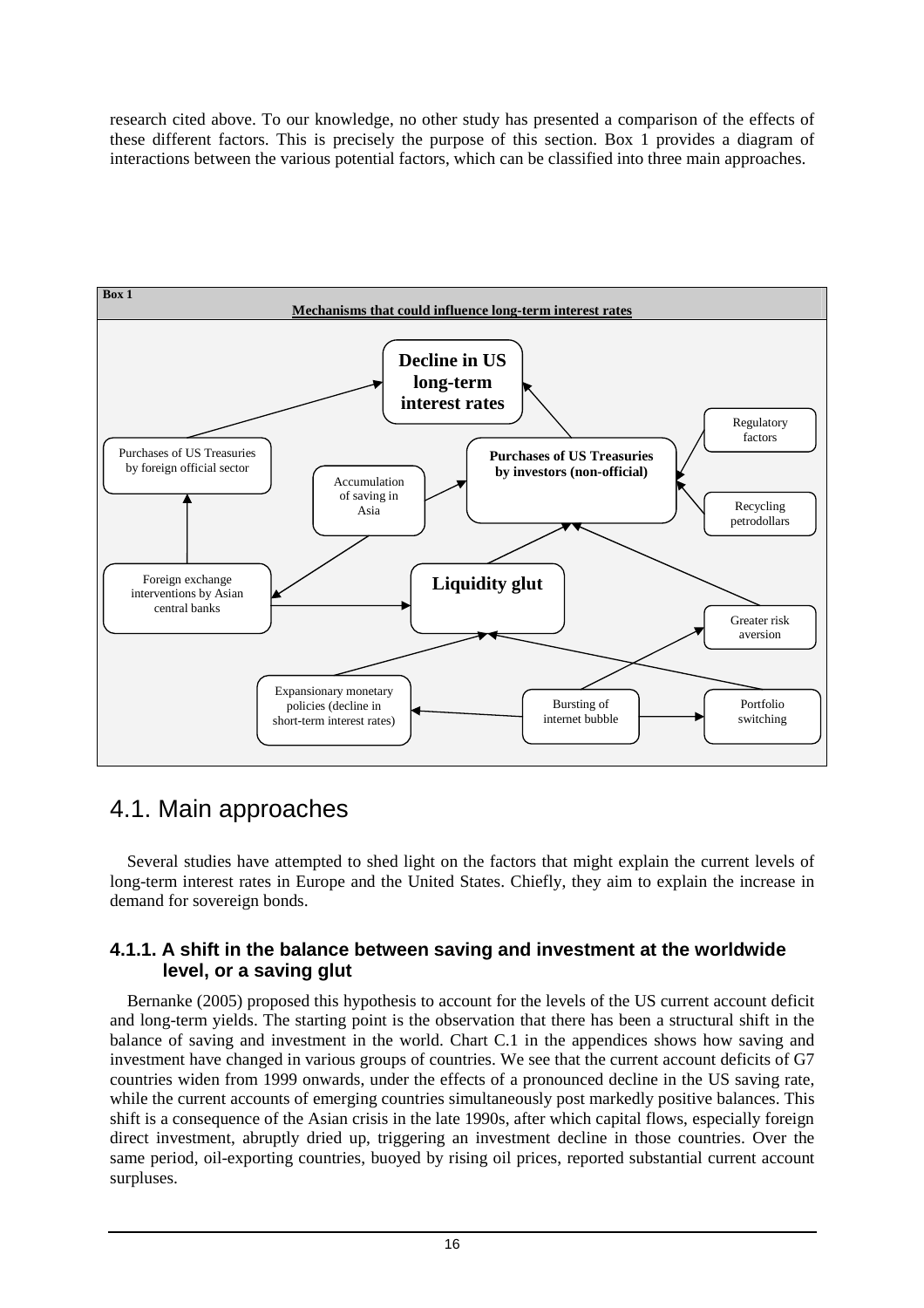These imbalances were at the root of a rapid increase in the foreign reserves of emerging countries (see Chart C.2 in the appendices). Since two-thirds of worldwide reserves are held in dollars, these current account surpluses probably fuelled purchases of US Treasuries by foreign investors, as reflected in the sharp increase in demand for these securities from 2001 onwards.

### **4.1.2. Excess global liquidity, or a liquidity glut**

 More generally, the increase in demand for US Treasuries could be the result of a broad-based liquidity glut. Several factors may explain the mismatched growth rates of monetary and GDP aggregates.

 The expansionary monetary policies pursued by several central banks stimulated a credit expansion. Meanwhile, Asian central banks prevented their currencies from appreciating against the dollar. Their massive interventions caused the external counterpart to swell, automatically accentuating the monetary expansion.

 Quantitative theory suggests, however, that, *ceteris paribus*, excess liquidity should ultimately cause prices to go up. However, the presence of plentiful liquidity has yet to result in a marked increase in consumer prices. In this regard, and as some hypotheses have suggested, the change in liquidity may influence asset prices more than product prices.

### **4.1.3. Portfolio switching**

 $\overline{a}$ 

 Several factors may have prompted portfolio switching into bonds. One is the bursting of the internet bubble and the equity market collapse in 2000, which triggered an increase in risk aversion, enhancing the appeal of "less risky" securities like sovereign bonds. A second factor is linked to regulatory changes concerning pension funds and insurers. These entities are now subject to stiffer requirements in terms of covering their liabilities, and this has encouraged them to increase the duration of their assets.

 Paralleling the portfolio reallocations, a dollar bias persists in the portfolios of international investors. It may therefore be that the level of US long-term interest rates merely reflects a more marked preference for the dollar over recent years. Thus, portfolios could be switched towards the dollar over the long term. However, this would not rule out the possibility of short-term effects connected with liquidity or global saving (Warnock and Warnock (2005)).

### 4.2. Testing the hypotheses in the multivariate model

 Linking directly to these three approaches, we examine the significance of the impacts of a set of variables in a multivariate model. For this, the model presented in Section 2 is estimated by incorporating several factors, which are assumed to be exogenous, into the equation describing the short-run dynamics of long-term interest rates.

Each of the variables is tested separately<sup>28</sup> even though long-term interest rates probably feel their combined effects. The estimate therefore overstates the impact of each variable. Even so, this exercise enables us to draw up a pecking order for the impacts of the different factors, while still placing ourselves in the most "favourable" setting for these factors. Also, we lack the distance needed to guarantee the durability of the estimate results because some of these factors have had a recent or

<sup>&</sup>lt;sup>28</sup> We opted to test the variables separately to avoid biases linked to the probable colinearity of some of these variables. It would have been preferable to test all the factors simultaneously in the same model. However, this would have greatly complicated the estimate – owing to endogeneity and simultaneity biases and problems associated with dealing with all the variables in a joint model, particularly because of the small size of the sample – and could have produced spurious results. We therefore chose this approach, which, while admittedly reductive, gives results that we believe can be more reliably interpreted.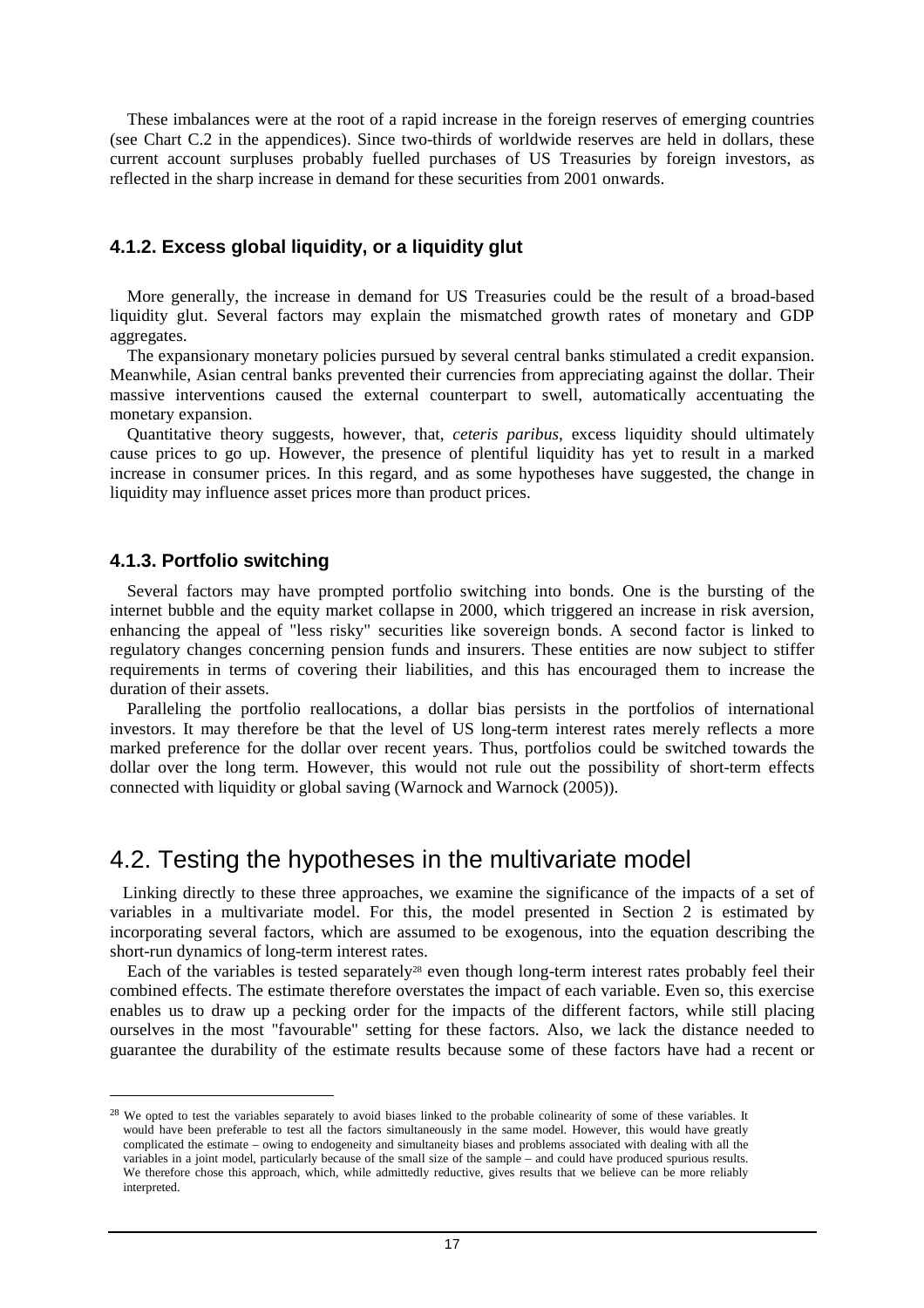transitory influence on long-term interest rates. The detailed results of the estimates are provided in the Table B.3 in the appendices.

### **4.2.1. Growth of global liquidity, a significant factor**

Excess liquidity is defined as the gap between the growth rate of the money supply for all OECD countries29 and the OECD GDP growth rate. This measure does not capture all the interventions by Asian banks. However imperfect, though, it does include Japan, whose important role is highlighted by Bernanke, Reihnart and Sack (2005)<sup>30</sup>.



 The variable shows a fairly clear-cut trend (Chart 6), with monetary aggregates growing on average at a slower pace than GDP before 1998 (end of the Asian crisis). After 1998, the roles reverse. Chart 1 of Box 2 expresses the impact of excess liquidity on long-term interest rates as a timeline. Excess liquidity seems to have the strongest influence at the end of 2001, at the beginning of 2003, and then again at the end of 2005. In the most extreme cases, excess liquidity could, *ceteris paribus,* have reduced US long-term interest rates by up to 75 bp in 2001-Q4 and 80 bp in 2005-Q4.

 Liquidity also appears to have exerted a downward influence on euro area interest rates (Chart 5, Box 2), reducing them by 50 bp in 2001-Q4 and 65 bp in 2005-Q4.

### **4.2.2. Purchases of US securities by foreigners have a transitory impact**

 In this section, we look at net purchases of US Treasuries by official and non-official foreign agents. These nominal variables are compared against US GDP.

<sup>&</sup>lt;sup>29</sup> A "global" monetary aggregate does not exist. However, the OECD provides a proxy: for each zone, the monetary aggregate indices are combined with other domestic indices to create a composite index with a fixed base (1995=100). The weighting assigned to each zone is calculated from the monthly averages of the domestic monetary aggregate in 1995 converted into US dollars using the purchasing power parity of US GDP in 1995.

<sup>&</sup>lt;sup>30</sup> The OECD index includes the following countries: Australia, Austria, Belgium, Canada, Czech Republic, Denmark, Finland, France, Germany, Greece, Hungary, Iceland, Ireland, Italy, Japan, Korea, Luxembourg, Mexico, Netherlands, New Zealand, Norway, Poland, Portugal, Slovakia, Spain, Sweden, Switzerland, Turkey, the United Kingdom and the United States.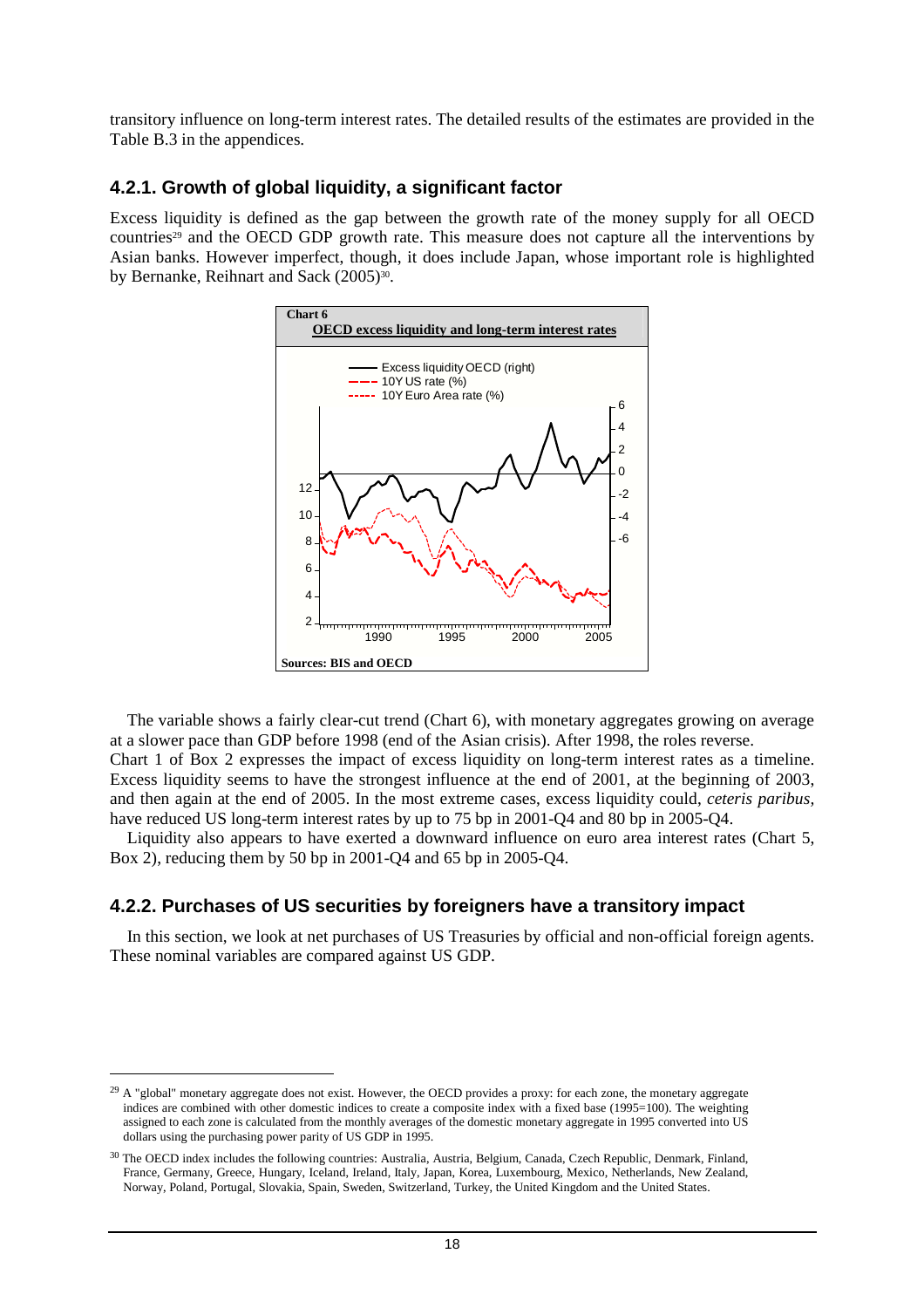

 The assumption that net purchases by foreign official agents are exogenous seems reasonable insofar as this variable may be considered as price inelastic. Official purchases, particularly those by Asian central banks, have more to do with maintaining a currency's exchange rate against the dollar than with pursuing an investment strategy. However, for these purchases to exert a downward influence on the level of interest rates, they have to create, at least in part, additional demand for securities. But since the level of interest rates reflects a market equilibrium, this should not be the case. Instead, we would expect that an increase in net purchases by one category of agents would be mirrored by a corresponding decline in net purchases by other agents, leaving the level of rates unchanged.

 The change in net purchases of US Treasuries by foreigners in the official and non-official sectors may reflect the growth in global liquidity and the accumulation of saving in emerging countries. It is representative of the global appeal of the US Treasuries market and of the wider US bond market (Chart 7, Box 2) $^{31}$ .

 The integration in the model of net purchases of US Treasuries by foreigners is significant. The sharp increase in purchases by the rest of the world is estimated to account for a 30 bp decline in US long-term interest rates in Q1 2004. The same goes for purchases by foreign official agents (Charts 2 and 3, Box 2). However, these effects appear to be basically transitory compared with the impact of liquidity. Also, they appear to be smaller than those derived from the estimates of some other studies. Frey and Moëc (2005), for example, estimate the impact of these purchases at around 100 bp. Several points may explain the gap between these two estimates:

- Frey and Moëc (2005) incorporate purchases of US Treasuries by foreigners in the long-run dynamics, which assumes an influence not in terms of the change (or acceleration) but in terms of the level.
- The 115 bp gap indicated by Frey and Moëc (2005) does not describe a differential with respect to an equilibrium (or long-term) interest rate, but a differential assuming constant purchases of securities at the 1999 level. However, the 1999 level is arbitrarily chosen and is one of the low points of the series for the sample in question. This very low 1999 benchmark makes for a large gap between the theoretical and actual rates. Our estimate of an impact of around 30 bp is calculated without assuming a reference year, which would implicitly assume an equilibrium level for purchases of US securities by foreigners.
- Also, Frey and Moëc (2005) estimate their model at a semi-annual frequency, whereas we use a quarterly frequency, and this too affects the value of the differentials.

<sup>31</sup> According to Warnock and Warnock (2005), foreigners held 50% of outstanding US Treasuries and 20% of the overall US bond market in 2004.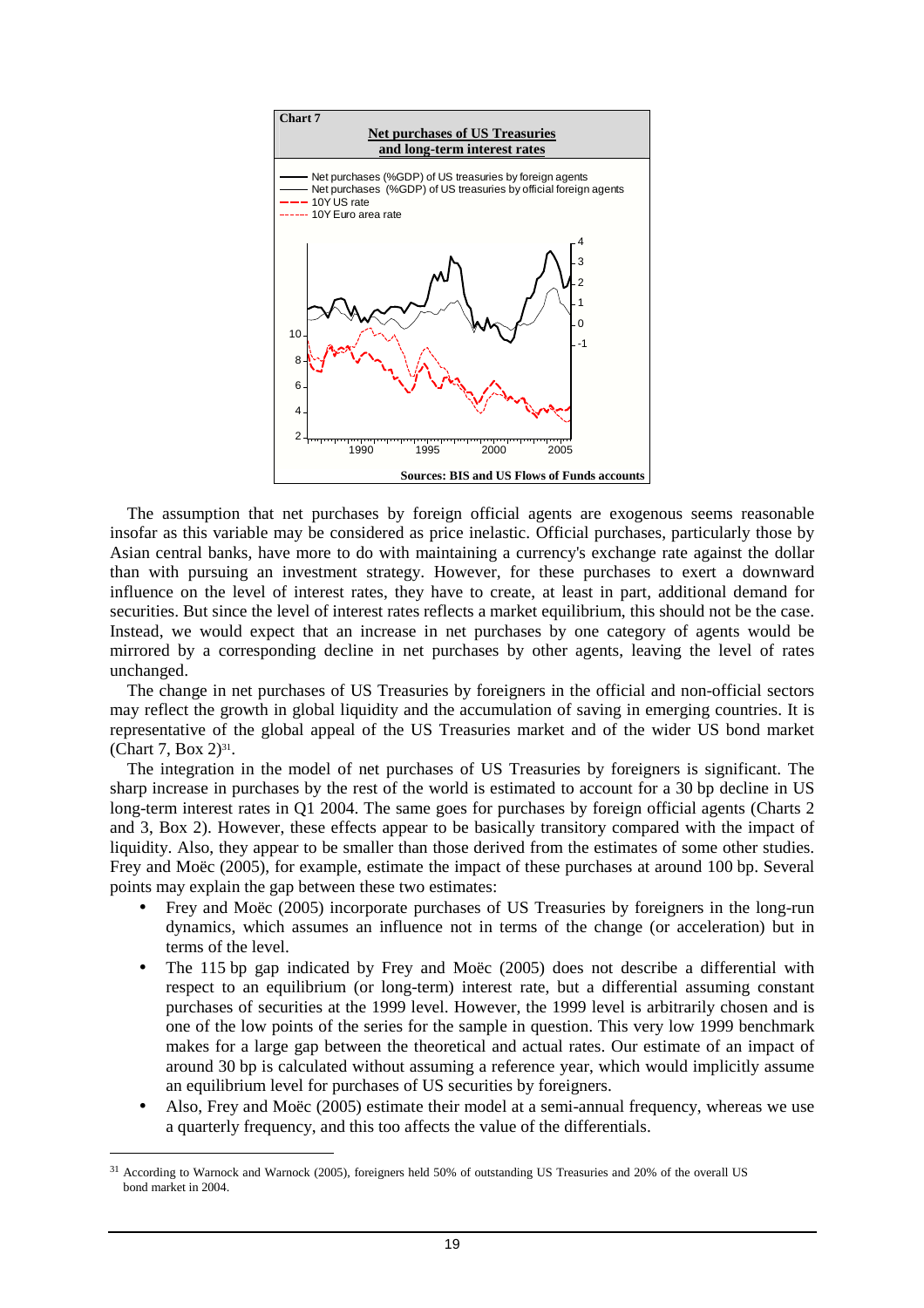Euro area interest rates are not exempt from this impact, because of market integration and the US market's leadership position. However, the influence is smaller, particularly in the case of purchases by official agents (15 bp in 2004-Q1, cf Chart 6 in Box 2).

### **4.2.3. Negative impact of equity markets**

 The introduction of equity markets into the model may be viewed in two different ways. First, this variable may be seen as a cyclical indicator like the PMI index in the basic model (Section 3), since equity prices theoretically reflect profit expectations and hence the economy's more or less advanced position in the cycle. Second, this variable may be introduced from a portfolio management perspective, with a more or less marked appeal for equity markets that could influence the level of demand on bond markets in two ways.



 Through a market spillover effect: if dividend expectations remain unchanged, a decline in longterm interest rates – hence an increase in bond prices – leads to a change of the same sign in equity prices. In this case, bond and equity prices move in the same direction. An arbitrage effect may also occur, where a fall in prices on one market prompts a switch to the other market, causing the two to fall out of step. In this case, bond and equity prices move in different directions.

 Caused by increased risk aversion, the bursting of the internet bubble in 2000 (Chart 8) made investors move to the bond market, prompting a decline in long-term interest rates (arbitrage effect). The influence of the US equity market is tested here through the return on the S&P500, while the influence of the European market is tested through the return on the Eurostoxx<sup>32</sup>. The US market return appears to have a downward influence on the two bond markets, reflecting arbitrage-related switching effects.

 Accordingly, the fall in the US equity market is estimated to have reduced US long-term interest rates by 75 bp in 2003-Q1 (Chart 4, Box 2). Its impact was then gradually reabsorbed in 2004 and 2005, easing to just 20 bp in late 2005.

 The markets also have a negative impact on euro area long-term interest rates, reducing them by around 50 bp (maximum impact in 2003-Q1, Chart 8 of Box 2). The Eurostoxx index has a similar impact on the key variables but affects interest rates to a lesser degree. This significance is deemed not to reflect the European equity market's direct influence on all interest rates so much as the increased integration of the European and US markets.

Boxes 2a and 2b below summarise the findings described above.

 $32$  The return on the Eurostoxx is tested from 1987, the first year available for the history of this index.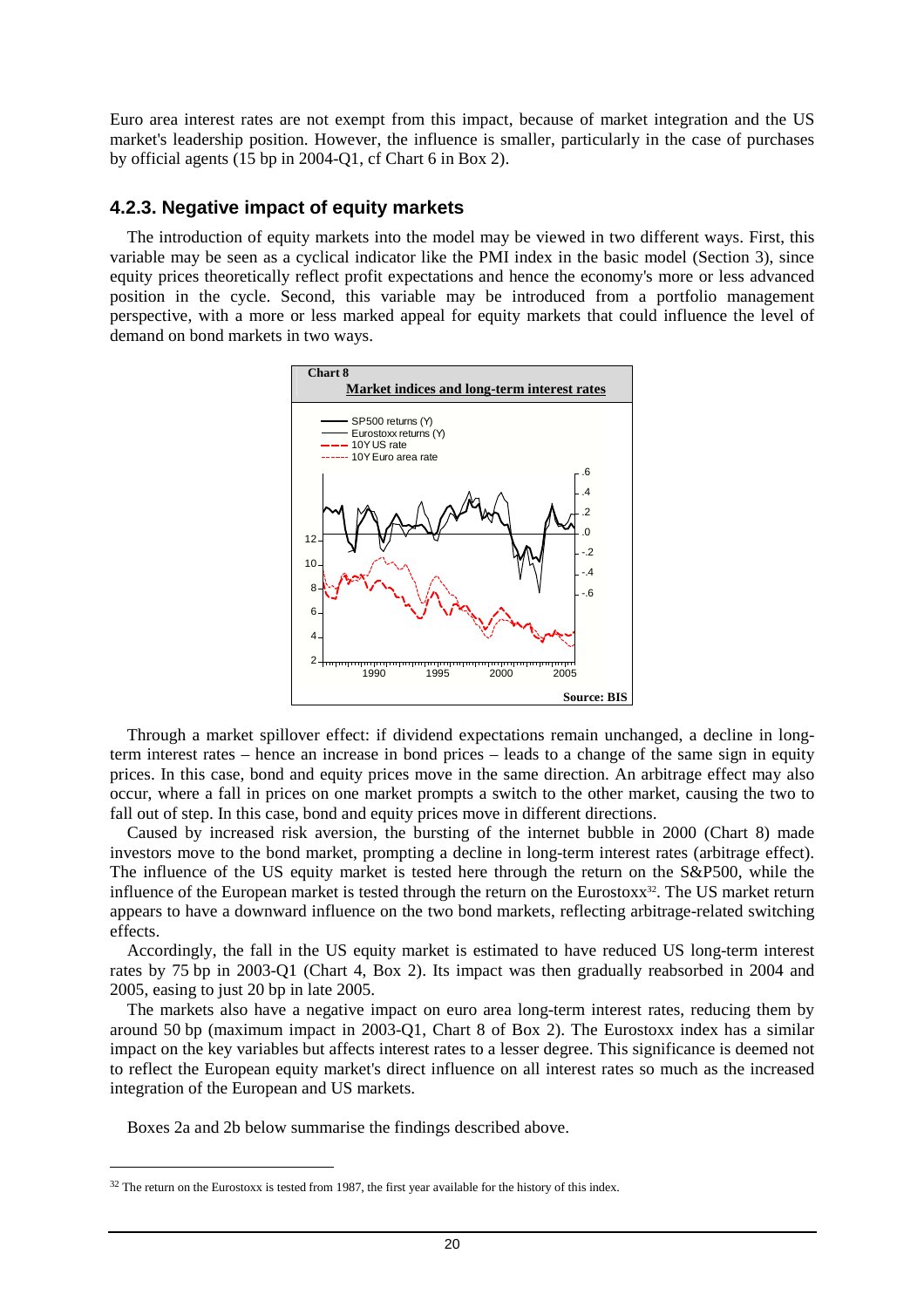

<sup>&</sup>lt;sup>33</sup> The impact of an exogenous variable on the level of long-term interest rates is calculated as the difference between the dynamic simulations of the models with and without the exogenous variable in question.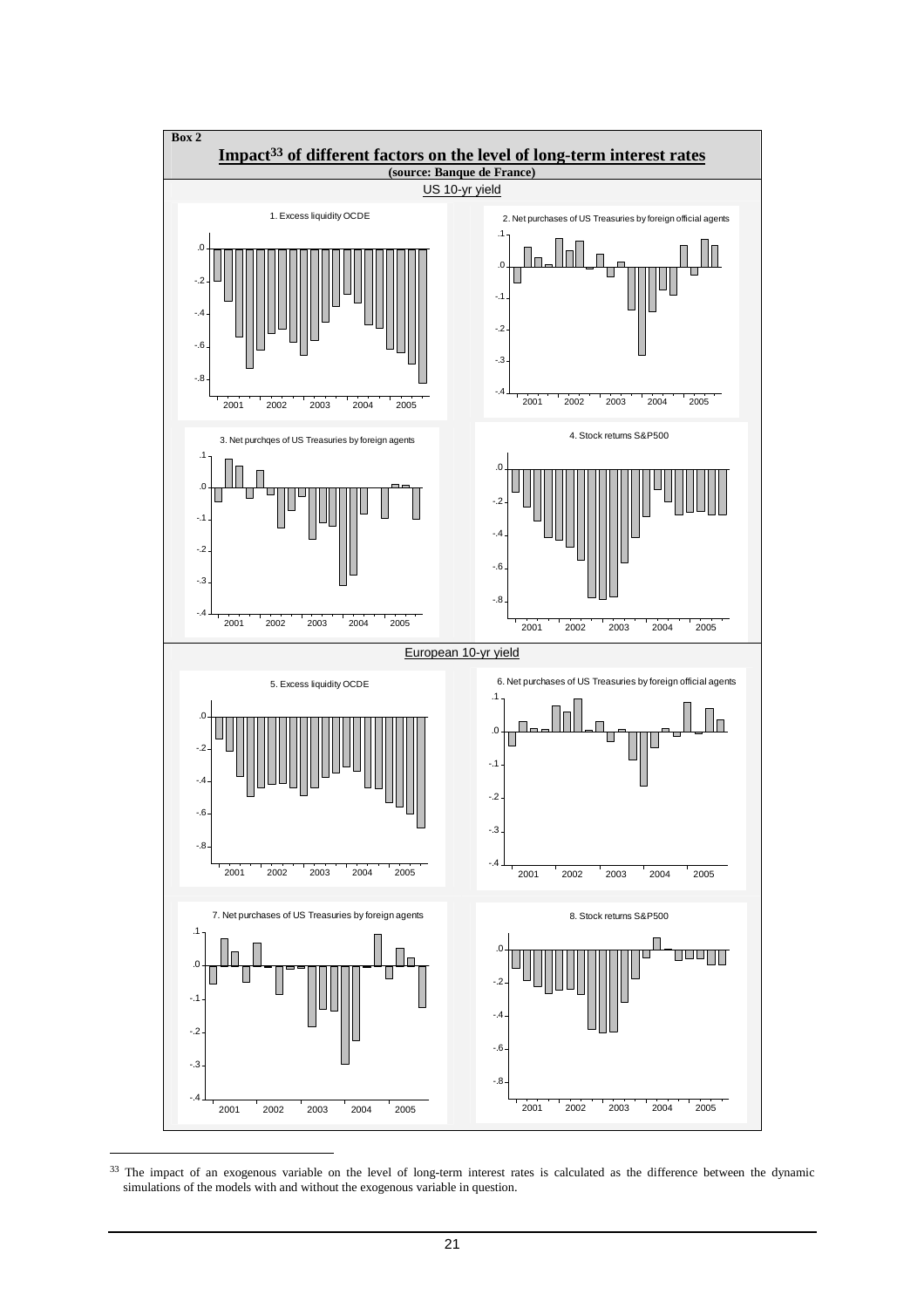# **5. Conclusion**

 Our findings show that a range of factors, including excess liquidity, foreign demand for US securities and stockmarket performance, play a non-negligible role in the formation of US and European long-term interest rates.

We use a multivariate econometric framework that allows us to take account of the integration of the US and European markets, and to quantify the direct impact on European interest rates of factors that mainly affect the US market. From an *ex post* perspective, this approach seems more suited to modelling the European bond market than the US market.

Although the overall effect on long-term interest rates probably reflects a combination of these three factors since early 2000, we can sketch out a timeline of the main effects (i.e. *ceteris paribus*) of these variables. Thus, excess liquidity appears to influence US long-term interest rates more strongly between 2000 and 2003, then from early 2005. The impact of foreign demand for US Treasuries is most intense at the end of 2003, while portfolio switching has a considerable effect on US long-term interest rates between 2001 and 2003. The chronological sequence of specific factors that exerted a downward influence on US long-term interest rates over recent years therefore appears to be excess liquidity and portfolio switching, followed by foreign demand, then excess liquidity again.

The market integration considered in the model shows that, because of its follower characteristics, the euro area interest rate is also indirectly impacted by these factors, but to a lesser degree. Also, only the interaction between US and European bond markets is modelled here. Interdependence with other markets, like Japan, could also be examined in follow-on research.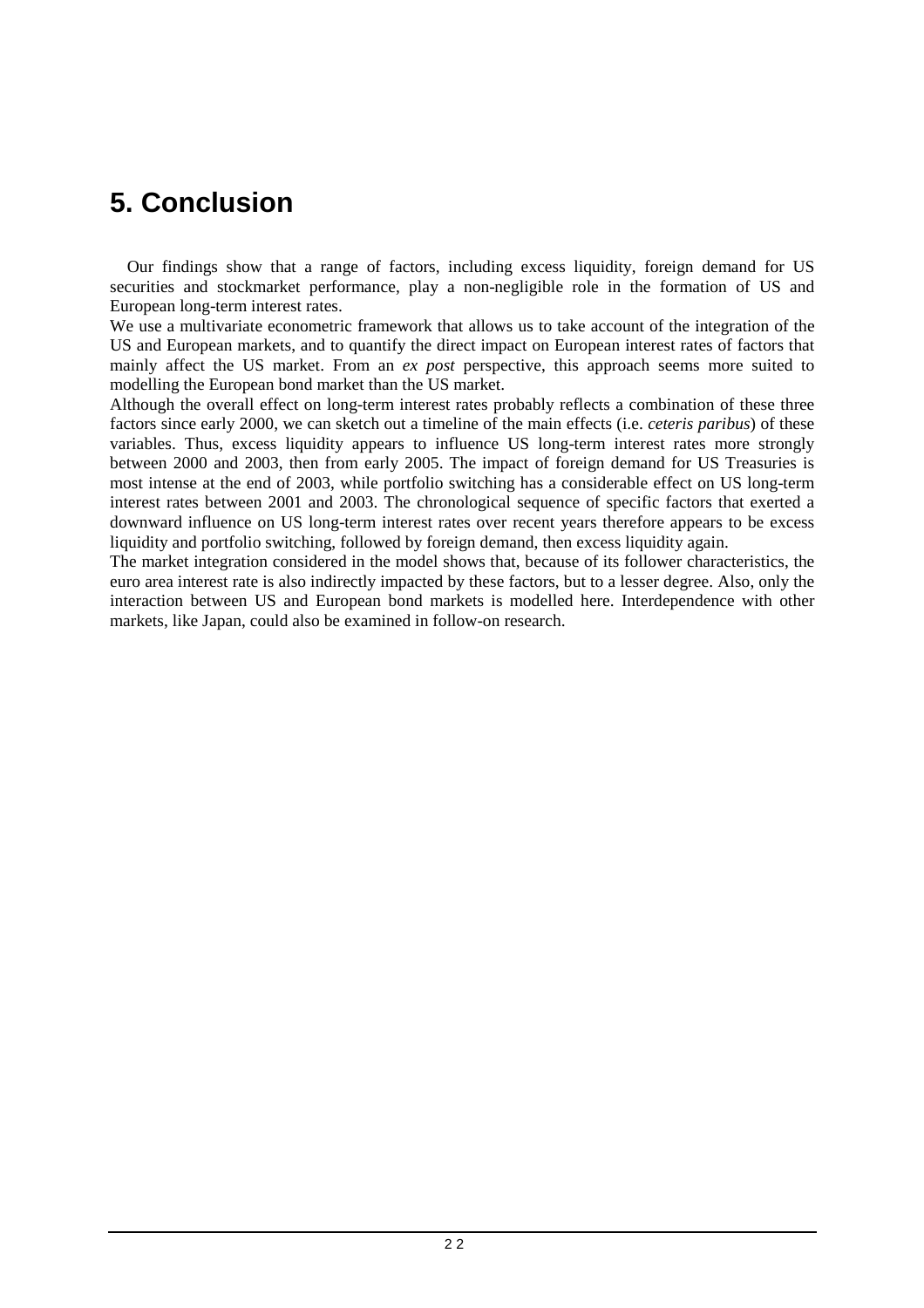# **Bibliography**

 **Artus P. (2006)**, L'équilibre et l'arbitrage des marchés obligataires, vs les arbitrages sur les courbes des taux, CDC-Ixis, January, Flash No. 2006-31.

 **Bernanke B., Reinhart V. and Sack B. (2004)**, Monetary policy alternatives at the zero bound: an empirical assessment, Board of Governors of the Federal Reserve System, September, Working Paper No. 48.

**Bernanke B. (2005)**, The global saving glut and the US current account deficit, remarks by Governor Ben Bernanke at the Sandridge lecture, Virginia Association of Economics, Richmond, Virginia.

 **Chinn M. and Frankel J. (2003)**, The Euro Area and World interest Rates, Santa Cruz Department of Economics, Working Paper Series 1031, Department of Economics, UC Santa Cruz.

 **Chow, G. and Lin A. (1971)**, Best linear unbiased interpolation, distribution and extrapolation of time series by related series, Review of Economics and Statistics, Vol. 53, No. 4.

 **Frey L. and Moëc G. (2005)**, US long-term yields and interventions by foreign central banks, Banque de France Monthly Bulletin Digest, May, No. 137.

 **Frey L. and Moëc G. (2006)**, Global imbalances, saving glut and investment strike, Occasional Papers, Banque de France, February, No. 1.

 **Gouteron S. and Szpiro D. (2005)**, Excès de liquidité monétaire et prix des actifs, Notes d′Etudes et de Recherche de la Banque de France, Série E, No. 131.

 **Hissler S. (2005),** Les déterminants des taux longs nominaux aux Etats-Unis et dans la zone euro?, Economie et Prévision, No. 167.

 **Iankova E., Lefeuvre E. and Teiletche J. (2004)**, Un modèle de détermination économique des taux d'intérêt, CDC-Ixis, Flash No. 2004-120.

 **Laubach T. (2003)**, New evidence on the interest rate effects of budget deficits and debt, Federal Reserve Board.

 **Warnock F. and Warnock V. (2005)**, International capital flows and US interest rates, International Finance Discussion Papers, September, No. 840.